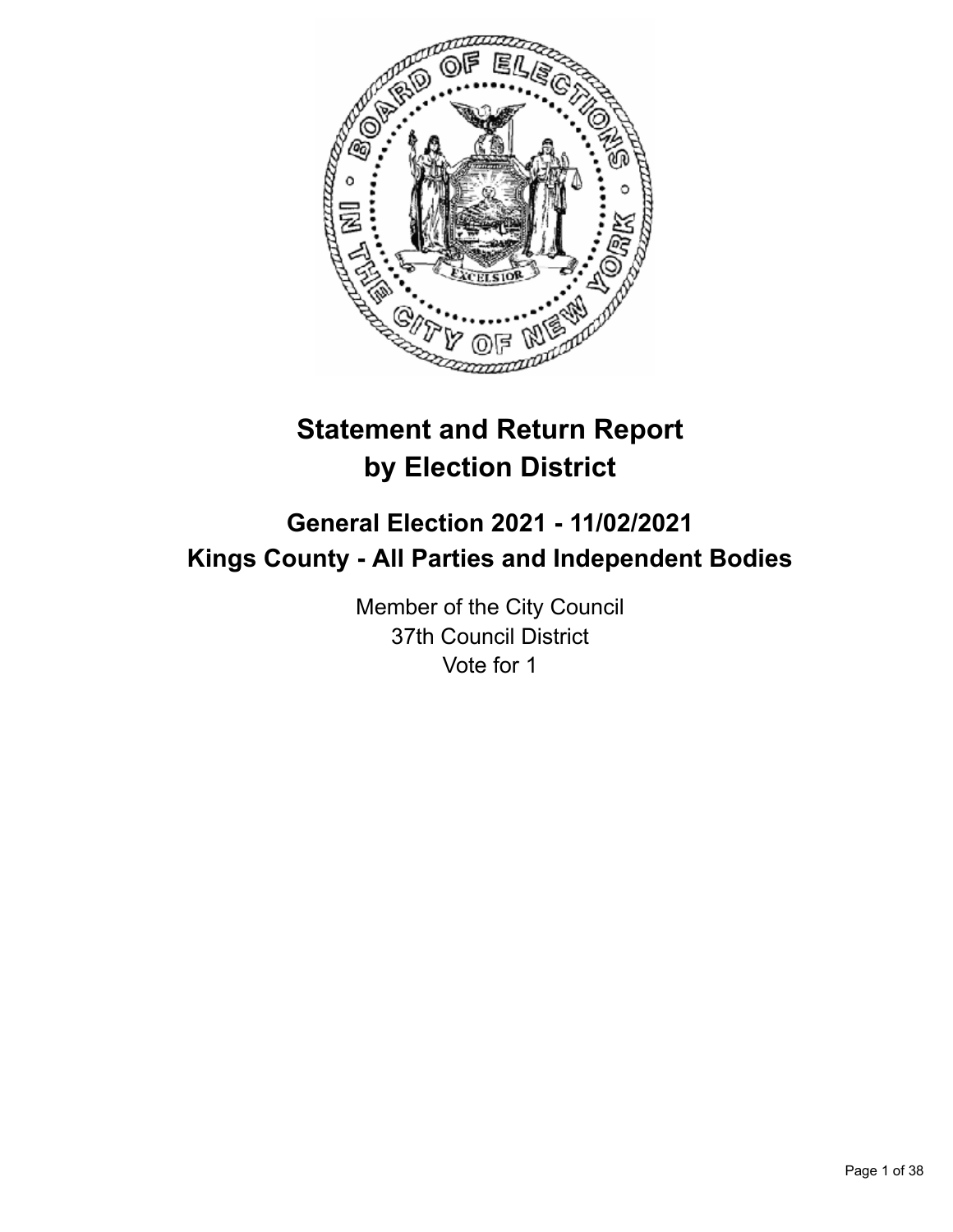

| PUBLIC COUNTER                                           | 134          |
|----------------------------------------------------------|--------------|
| MANUALLY COUNTED EMERGENCY                               | $\mathbf{0}$ |
| <b>ABSENTEE / MILITARY</b>                               | 6            |
| <b>AFFIDAVIT</b>                                         |              |
| <b>Total Ballots</b>                                     | 141          |
| Less - Inapplicable Federal/Special Presidential Ballots | 0            |
| <b>Total Applicable Ballots</b>                          | 141          |
| SANDY NURSE (DEMOCRATIC)                                 | 116          |
| FRANKLIN GONZALEZ (REPUBLICAN)                           | 19           |
| <b>Total Votes</b>                                       | 135          |
| Unrecorded                                               | 6            |

## **063/53**

| <b>PUBLIC COUNTER</b>                                    | 160      |
|----------------------------------------------------------|----------|
| <b>MANUALLY COUNTED EMERGENCY</b>                        | $\Omega$ |
| ABSENTEE / MILITARY                                      | 6        |
| AFFIDAVIT                                                |          |
| <b>Total Ballots</b>                                     | 167      |
| Less - Inapplicable Federal/Special Presidential Ballots | 0        |
| <b>Total Applicable Ballots</b>                          | 167      |
| SANDY NURSE (DEMOCRATIC)                                 | 149      |
| FRANKLIN GONZALEZ (REPUBLICAN)                           | 7        |
| <b>Total Votes</b>                                       | 156      |
| Unrecorded                                               | 11       |

| PUBLIC COUNTER                                           | 152            |
|----------------------------------------------------------|----------------|
| <b>MANUALLY COUNTED EMERGENCY</b>                        | 0              |
| ABSENTEE / MILITARY                                      | 9              |
| <b>AFFIDAVIT</b>                                         | $\overline{2}$ |
| <b>Total Ballots</b>                                     | 163            |
| Less - Inapplicable Federal/Special Presidential Ballots | 0              |
| <b>Total Applicable Ballots</b>                          | 163            |
| SANDY NURSE (DEMOCRATIC)                                 | 143            |
| FRANKLIN GONZALEZ (REPUBLICAN)                           | 9              |
| <b>Total Votes</b>                                       | 152            |
| Unrecorded                                               | 11             |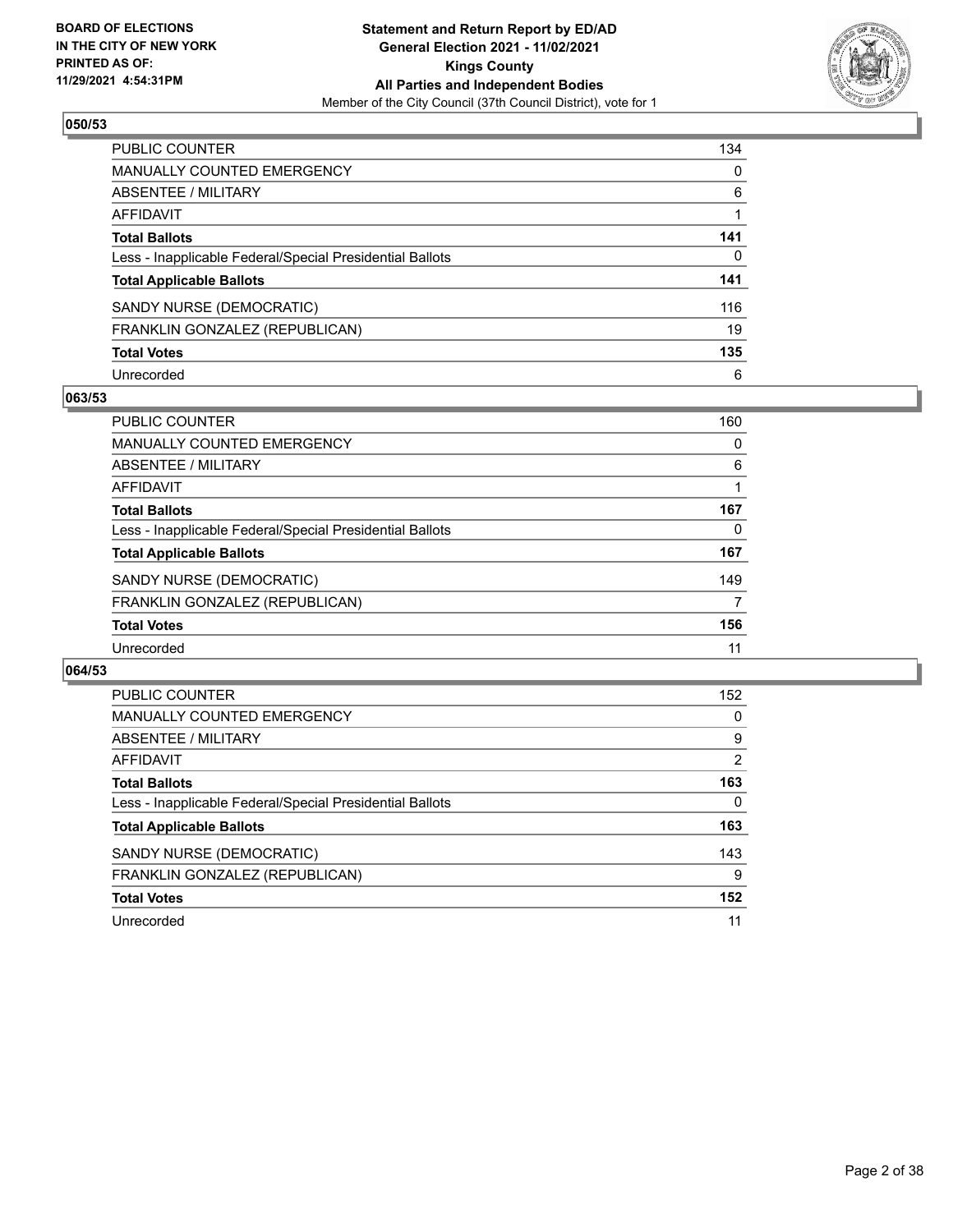

| PUBLIC COUNTER                                           | 147          |
|----------------------------------------------------------|--------------|
| MANUALLY COUNTED EMERGENCY                               | 0            |
| <b>ABSENTEE / MILITARY</b>                               | 3            |
| <b>AFFIDAVIT</b>                                         | $\mathbf{0}$ |
| <b>Total Ballots</b>                                     | 150          |
| Less - Inapplicable Federal/Special Presidential Ballots | $\mathbf{0}$ |
| <b>Total Applicable Ballots</b>                          | 150          |
| SANDY NURSE (DEMOCRATIC)                                 | 117          |
| FRANKLIN GONZALEZ (REPUBLICAN)                           | 24           |
| <b>Total Votes</b>                                       | 141          |
| Unrecorded                                               | 9            |

## **066/53**

| <b>PUBLIC COUNTER</b>                                    | 193      |
|----------------------------------------------------------|----------|
| <b>MANUALLY COUNTED EMERGENCY</b>                        | $\Omega$ |
| ABSENTEE / MILITARY                                      | 3        |
| AFFIDAVIT                                                |          |
| <b>Total Ballots</b>                                     | 197      |
| Less - Inapplicable Federal/Special Presidential Ballots | 0        |
| <b>Total Applicable Ballots</b>                          | 197      |
| SANDY NURSE (DEMOCRATIC)                                 | 142      |
| FRANKLIN GONZALEZ (REPUBLICAN)                           | 18       |
| <b>Total Votes</b>                                       | 160      |
| Unrecorded                                               | 37       |

| <b>PUBLIC COUNTER</b>                                    | 195 |
|----------------------------------------------------------|-----|
| <b>MANUALLY COUNTED EMERGENCY</b>                        | 0   |
| ABSENTEE / MILITARY                                      | 8   |
| <b>AFFIDAVIT</b>                                         | 4   |
| <b>Total Ballots</b>                                     | 207 |
| Less - Inapplicable Federal/Special Presidential Ballots | 0   |
| <b>Total Applicable Ballots</b>                          | 207 |
| SANDY NURSE (DEMOCRATIC)                                 | 169 |
| FRANKLIN GONZALEZ (REPUBLICAN)                           | 26  |
| <b>Total Votes</b>                                       | 195 |
| Unrecorded                                               | 12  |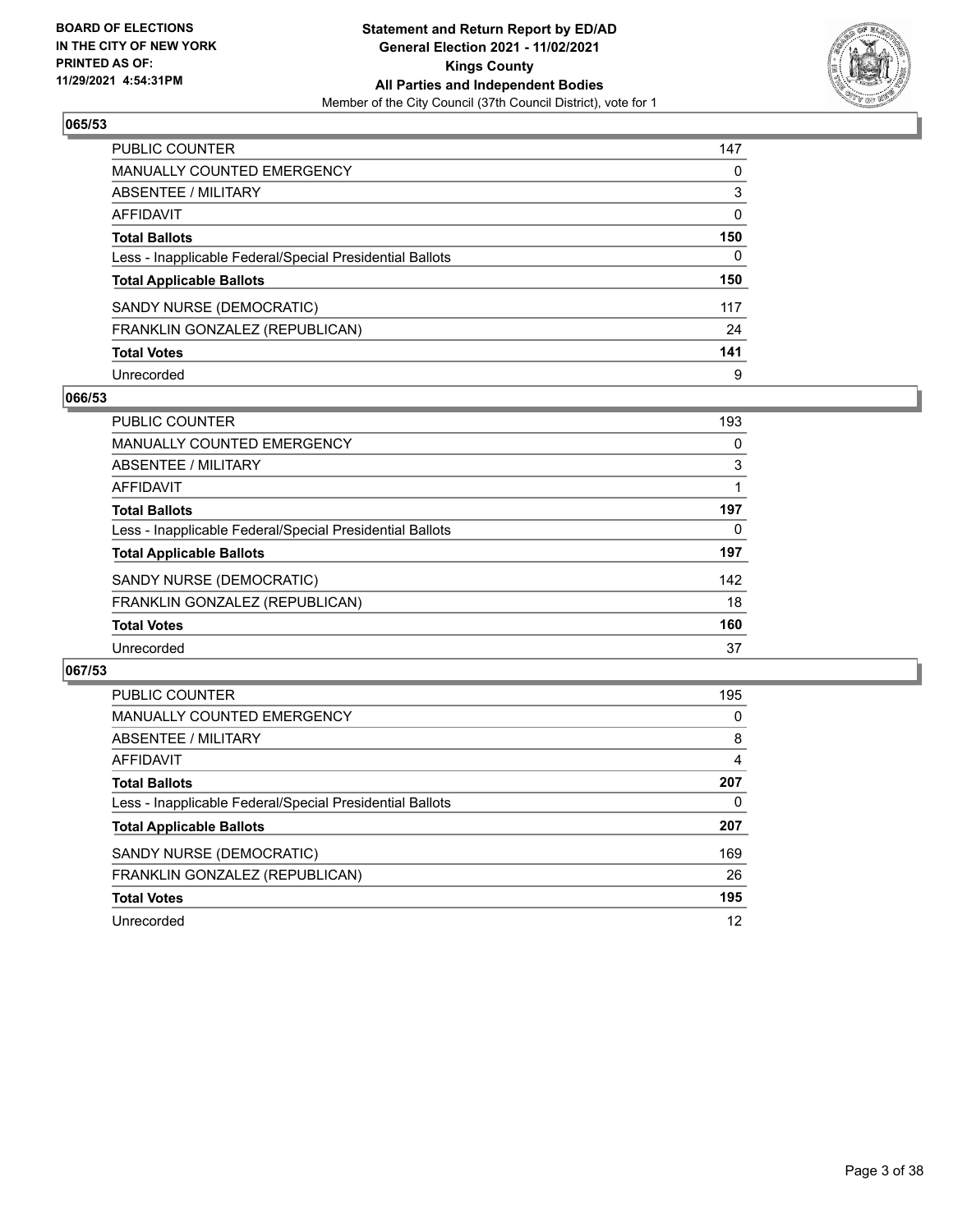

| PUBLIC COUNTER                                           | 116 |
|----------------------------------------------------------|-----|
| <b>MANUALLY COUNTED EMERGENCY</b>                        | 0   |
| ABSENTEE / MILITARY                                      | 8   |
| AFFIDAVIT                                                | 3   |
| <b>Total Ballots</b>                                     | 127 |
| Less - Inapplicable Federal/Special Presidential Ballots | 0   |
| <b>Total Applicable Ballots</b>                          | 127 |
| SANDY NURSE (DEMOCRATIC)                                 | 93  |
| FRANKLIN GONZALEZ (REPUBLICAN)                           | 17  |
| <b>Total Votes</b>                                       | 110 |
| Unrecorded                                               | 17  |

## **069/53**

| <b>PUBLIC COUNTER</b>                                    | 103      |
|----------------------------------------------------------|----------|
| MANUALLY COUNTED EMERGENCY                               | $\Omega$ |
| ABSENTEE / MILITARY                                      | 6        |
| AFFIDAVIT                                                | 0        |
| <b>Total Ballots</b>                                     | 109      |
| Less - Inapplicable Federal/Special Presidential Ballots | $\Omega$ |
| <b>Total Applicable Ballots</b>                          | 109      |
| SANDY NURSE (DEMOCRATIC)                                 | 84       |
| FRANKLIN GONZALEZ (REPUBLICAN)                           | 15       |
| <b>Total Votes</b>                                       | 99       |
| Unrecorded                                               | 10       |

| <b>PUBLIC COUNTER</b>                                    | 175      |
|----------------------------------------------------------|----------|
| <b>MANUALLY COUNTED EMERGENCY</b>                        | 0        |
| ABSENTEE / MILITARY                                      | 2        |
| <b>AFFIDAVIT</b>                                         | $\Omega$ |
| <b>Total Ballots</b>                                     | 177      |
| Less - Inapplicable Federal/Special Presidential Ballots | 0        |
| <b>Total Applicable Ballots</b>                          | 177      |
| SANDY NURSE (DEMOCRATIC)                                 | 134      |
| FRANKLIN GONZALEZ (REPUBLICAN)                           | 30       |
| DARMA DIAZ (WRITE-IN)                                    |          |
| <b>Total Votes</b>                                       | 165      |
| Unrecorded                                               | 12       |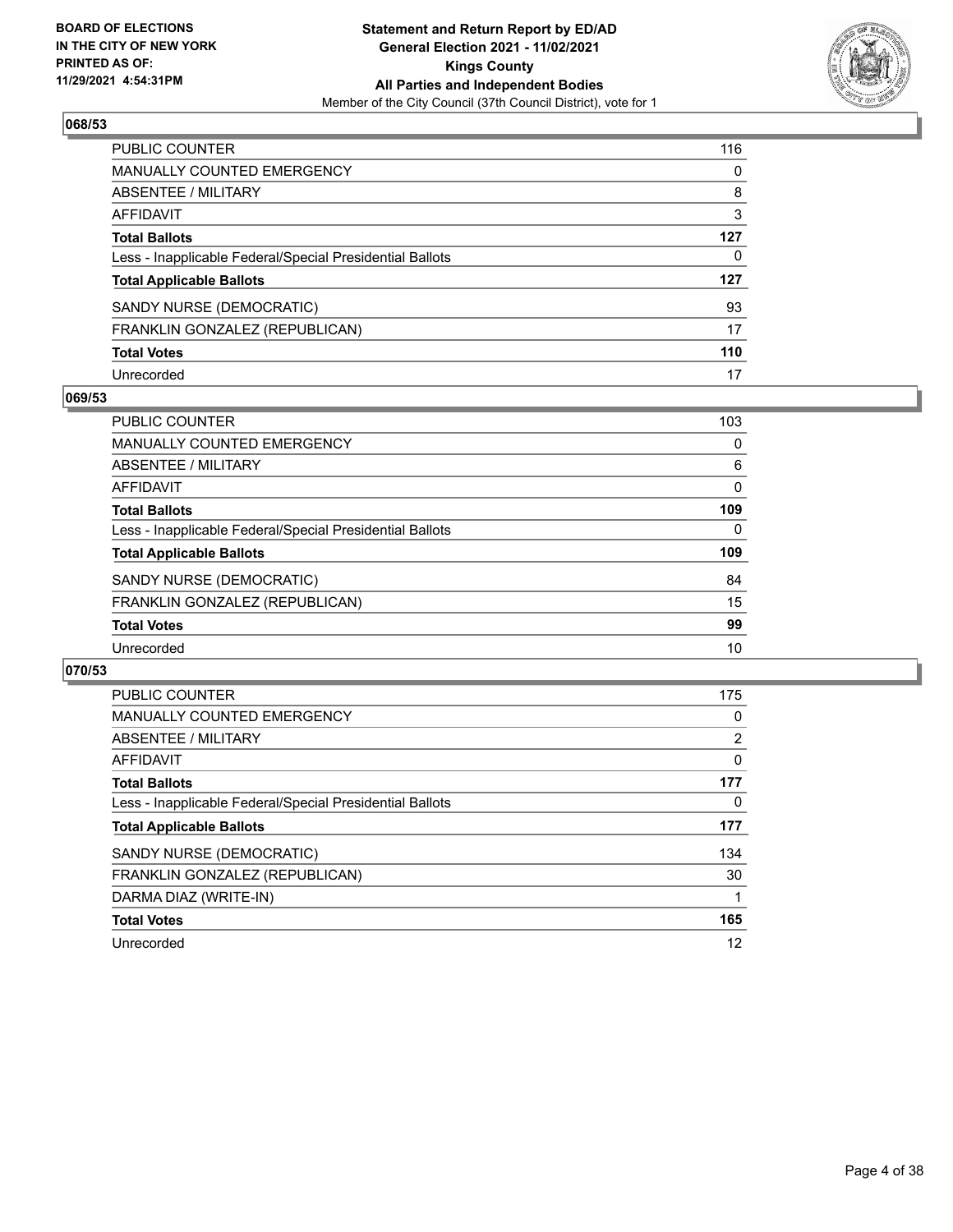

| PUBLIC COUNTER                                           | 111            |
|----------------------------------------------------------|----------------|
| <b>MANUALLY COUNTED EMERGENCY</b>                        | 0              |
| ABSENTEE / MILITARY                                      | 0              |
| AFFIDAVIT                                                | $\overline{2}$ |
| <b>Total Ballots</b>                                     | 113            |
| Less - Inapplicable Federal/Special Presidential Ballots | $\mathbf{0}$   |
| <b>Total Applicable Ballots</b>                          | 113            |
| SANDY NURSE (DEMOCRATIC)                                 | 85             |
| FRANKLIN GONZALEZ (REPUBLICAN)                           | 13             |
| <b>Total Votes</b>                                       | 98             |
| Unrecorded                                               | 15             |

## **072/53**

| <b>PUBLIC COUNTER</b>                                    | 145           |
|----------------------------------------------------------|---------------|
| <b>MANUALLY COUNTED EMERGENCY</b>                        | $\Omega$      |
| ABSENTEE / MILITARY                                      | 5             |
| AFFIDAVIT                                                |               |
| <b>Total Ballots</b>                                     | 151           |
| Less - Inapplicable Federal/Special Presidential Ballots | 0             |
| <b>Total Applicable Ballots</b>                          | 151           |
| SANDY NURSE (DEMOCRATIC)                                 | 128           |
| FRANKLIN GONZALEZ (REPUBLICAN)                           | 21            |
| <b>Total Votes</b>                                       | 149           |
| Unrecorded                                               | $\mathcal{P}$ |

| <b>PUBLIC COUNTER</b>                                    | 132 |
|----------------------------------------------------------|-----|
| <b>MANUALLY COUNTED EMERGENCY</b>                        | 0   |
| ABSENTEE / MILITARY                                      | 5   |
| <b>AFFIDAVIT</b>                                         | 4   |
| <b>Total Ballots</b>                                     | 141 |
| Less - Inapplicable Federal/Special Presidential Ballots | 0   |
| <b>Total Applicable Ballots</b>                          | 141 |
|                                                          |     |
| SANDY NURSE (DEMOCRATIC)                                 | 96  |
| FRANKLIN GONZALEZ (REPUBLICAN)                           | 15  |
| DARMA DIAZ (WRITE-IN)                                    |     |
| <b>Total Votes</b>                                       | 112 |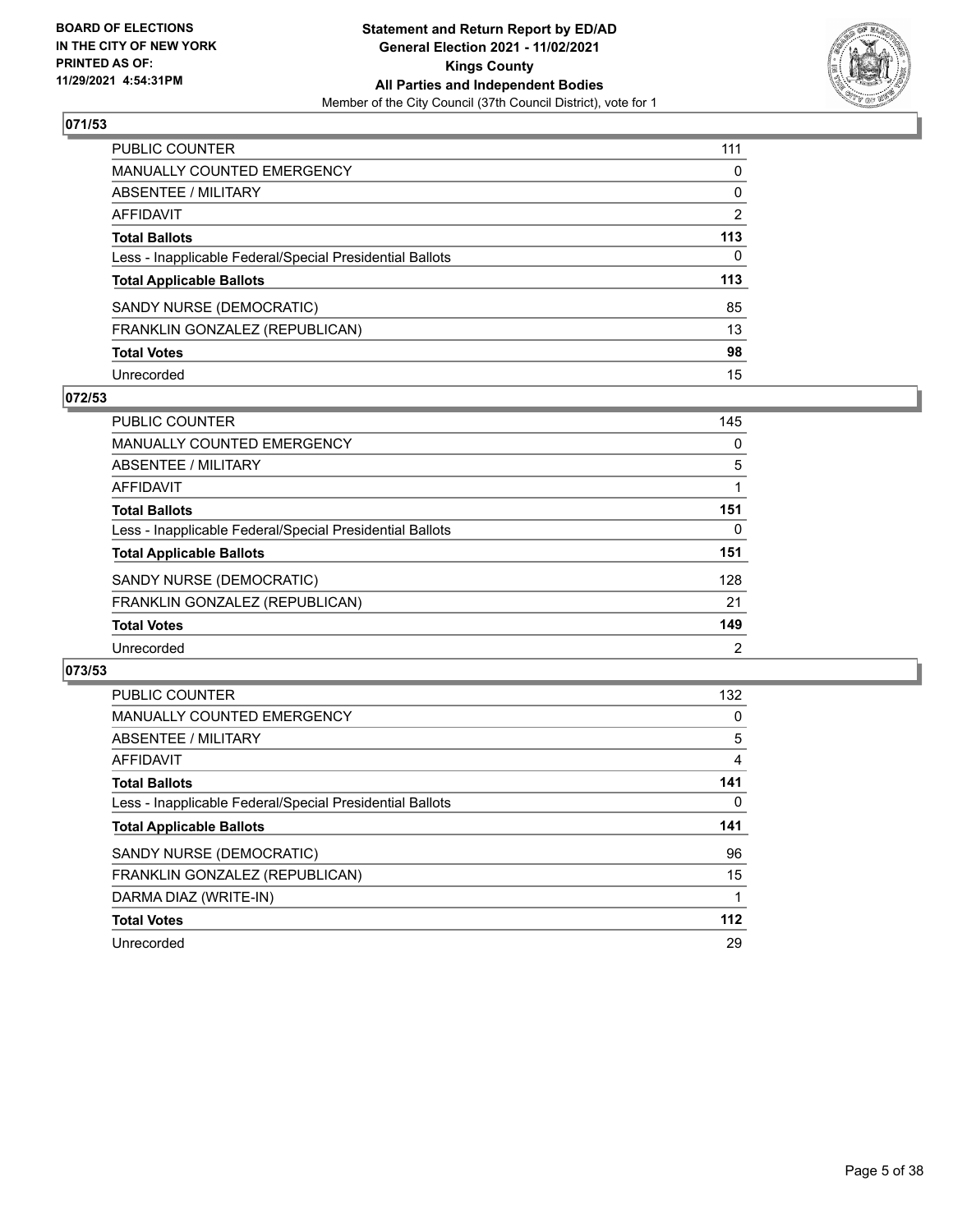

| <b>PUBLIC COUNTER</b>                                    | 181      |
|----------------------------------------------------------|----------|
| <b>MANUALLY COUNTED EMERGENCY</b>                        | 0        |
| ABSENTEE / MILITARY                                      | 5        |
| AFFIDAVIT                                                | $\Omega$ |
| <b>Total Ballots</b>                                     | 186      |
| Less - Inapplicable Federal/Special Presidential Ballots | $\Omega$ |
| <b>Total Applicable Ballots</b>                          | 186      |
| SANDY NURSE (DEMOCRATIC)                                 | 122      |
| FRANKLIN GONZALEZ (REPUBLICAN)                           | 17       |
| DARMA DIAZ (WRITE-IN)                                    |          |
| <b>Total Votes</b>                                       | 140      |
| Unrecorded                                               | 46       |

#### **075/53**

| <b>PUBLIC COUNTER</b>                                    | 68       |
|----------------------------------------------------------|----------|
| MANUALLY COUNTED EMERGENCY                               | 0        |
| ABSENTEE / MILITARY                                      | 3        |
| <b>AFFIDAVIT</b>                                         | 0        |
| <b>Total Ballots</b>                                     | 71       |
| Less - Inapplicable Federal/Special Presidential Ballots | $\Omega$ |
| <b>Total Applicable Ballots</b>                          | 71       |
| SANDY NURSE (DEMOCRATIC)                                 | 45       |
| FRANKLIN GONZALEZ (REPUBLICAN)                           | 9        |
| <b>Total Votes</b>                                       | 54       |
| Unrecorded                                               | 17       |

| <b>PUBLIC COUNTER</b>                                    | 148      |
|----------------------------------------------------------|----------|
| <b>MANUALLY COUNTED EMERGENCY</b>                        | 0        |
| ABSENTEE / MILITARY                                      | 3        |
| AFFIDAVIT                                                | 4        |
| <b>Total Ballots</b>                                     | 155      |
| Less - Inapplicable Federal/Special Presidential Ballots | $\Omega$ |
| <b>Total Applicable Ballots</b>                          | 155      |
| SANDY NURSE (DEMOCRATIC)                                 | 129      |
| FRANKLIN GONZALEZ (REPUBLICAN)                           | 18       |
| <b>Total Votes</b>                                       | 147      |
| Unrecorded                                               | 8        |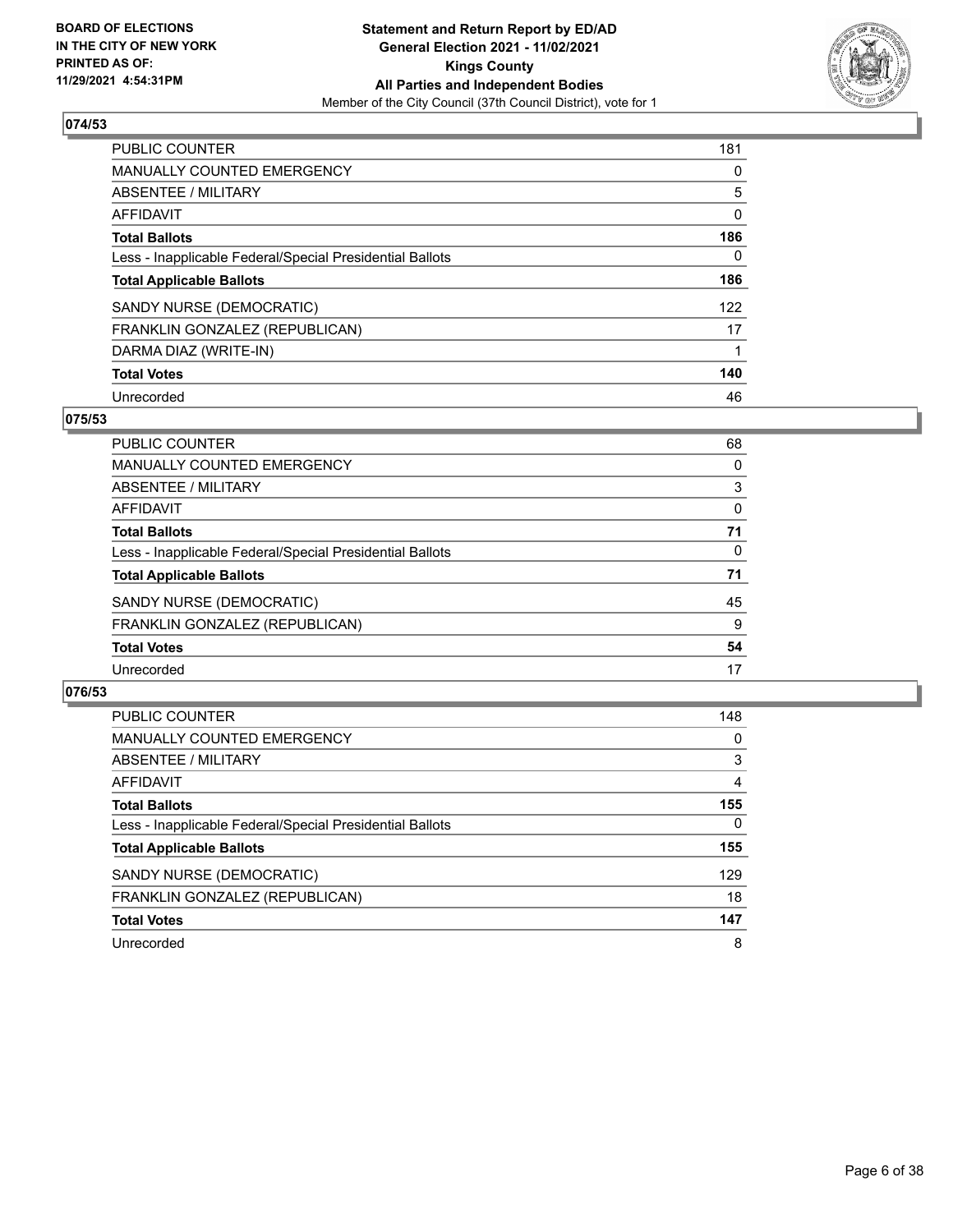

| PUBLIC COUNTER                                           | 148          |
|----------------------------------------------------------|--------------|
| <b>MANUALLY COUNTED EMERGENCY</b>                        | 0            |
| <b>ABSENTEE / MILITARY</b>                               | 5            |
| <b>AFFIDAVIT</b>                                         | 5            |
| <b>Total Ballots</b>                                     | 158          |
| Less - Inapplicable Federal/Special Presidential Ballots | $\mathbf{0}$ |
| <b>Total Applicable Ballots</b>                          | 158          |
| SANDY NURSE (DEMOCRATIC)                                 | 115          |
| FRANKLIN GONZALEZ (REPUBLICAN)                           | 19           |
| <b>Total Votes</b>                                       | 134          |
| Unrecorded                                               | 24           |

| PUBLIC COUNTER                                           | 152      |
|----------------------------------------------------------|----------|
| <b>MANUALLY COUNTED EMERGENCY</b>                        | $\Omega$ |
| ABSENTEE / MILITARY                                      | 4        |
| AFFIDAVIT                                                |          |
| <b>Total Ballots</b>                                     | 157      |
| Less - Inapplicable Federal/Special Presidential Ballots | 0        |
| <b>Total Applicable Ballots</b>                          | 157      |
| SANDY NURSE (DEMOCRATIC)                                 | 133      |
| FRANKLIN GONZALEZ (REPUBLICAN)                           | 15       |
| <b>Total Votes</b>                                       | 148      |
| Unrecorded                                               | 9        |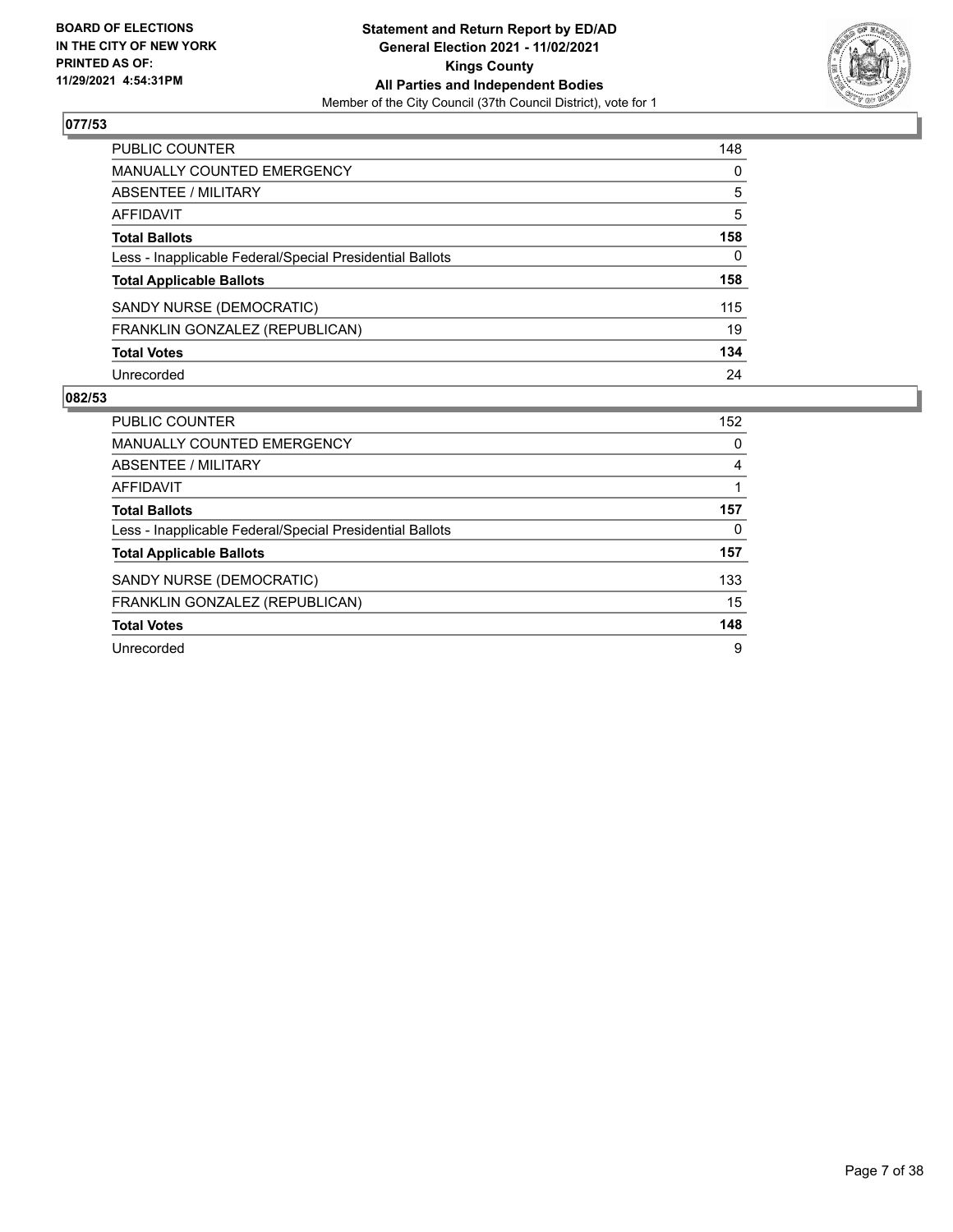

| PUBLIC COUNTER                                           | 88            |
|----------------------------------------------------------|---------------|
| MANUALLY COUNTED EMERGENCY                               | $\Omega$      |
| ABSENTEE / MILITARY                                      |               |
| <b>AFFIDAVIT</b>                                         | $\mathcal{P}$ |
| <b>Total Ballots</b>                                     | 91            |
| Less - Inapplicable Federal/Special Presidential Ballots | 0             |
| <b>Total Applicable Ballots</b>                          | 91            |
| SANDY NURSE (DEMOCRATIC)                                 | 79            |
| FRANKLIN GONZALEZ (REPUBLICAN)                           | 5             |
| <b>Total Votes</b>                                       | 84            |
| Unrecorded                                               | 7             |

## **003/54**

| <b>PUBLIC COUNTER</b>                                    | 68 |
|----------------------------------------------------------|----|
| <b>MANUALLY COUNTED EMERGENCY</b>                        | 0  |
| <b>ABSENTEE / MILITARY</b>                               | 13 |
| AFFIDAVIT                                                | 0  |
| <b>Total Ballots</b>                                     | 81 |
| Less - Inapplicable Federal/Special Presidential Ballots | 0  |
| <b>Total Applicable Ballots</b>                          | 81 |
| SANDY NURSE (DEMOCRATIC)                                 | 59 |
| FRANKLIN GONZALEZ (REPUBLICAN)                           | 11 |
| <b>Total Votes</b>                                       | 70 |
| Unrecorded                                               | 11 |

| <b>PUBLIC COUNTER</b>                                    | 87 |
|----------------------------------------------------------|----|
| <b>MANUALLY COUNTED EMERGENCY</b>                        | 0  |
| ABSENTEE / MILITARY                                      |    |
| AFFIDAVIT                                                | 0  |
| <b>Total Ballots</b>                                     | 88 |
| Less - Inapplicable Federal/Special Presidential Ballots | 0  |
| <b>Total Applicable Ballots</b>                          | 88 |
| SANDY NURSE (DEMOCRATIC)                                 | 65 |
|                                                          |    |
| FRANKLIN GONZALEZ (REPUBLICAN)                           | 15 |
| DAMIAN WAYNE (WRITE-IN)                                  |    |
| <b>Total Votes</b>                                       | 81 |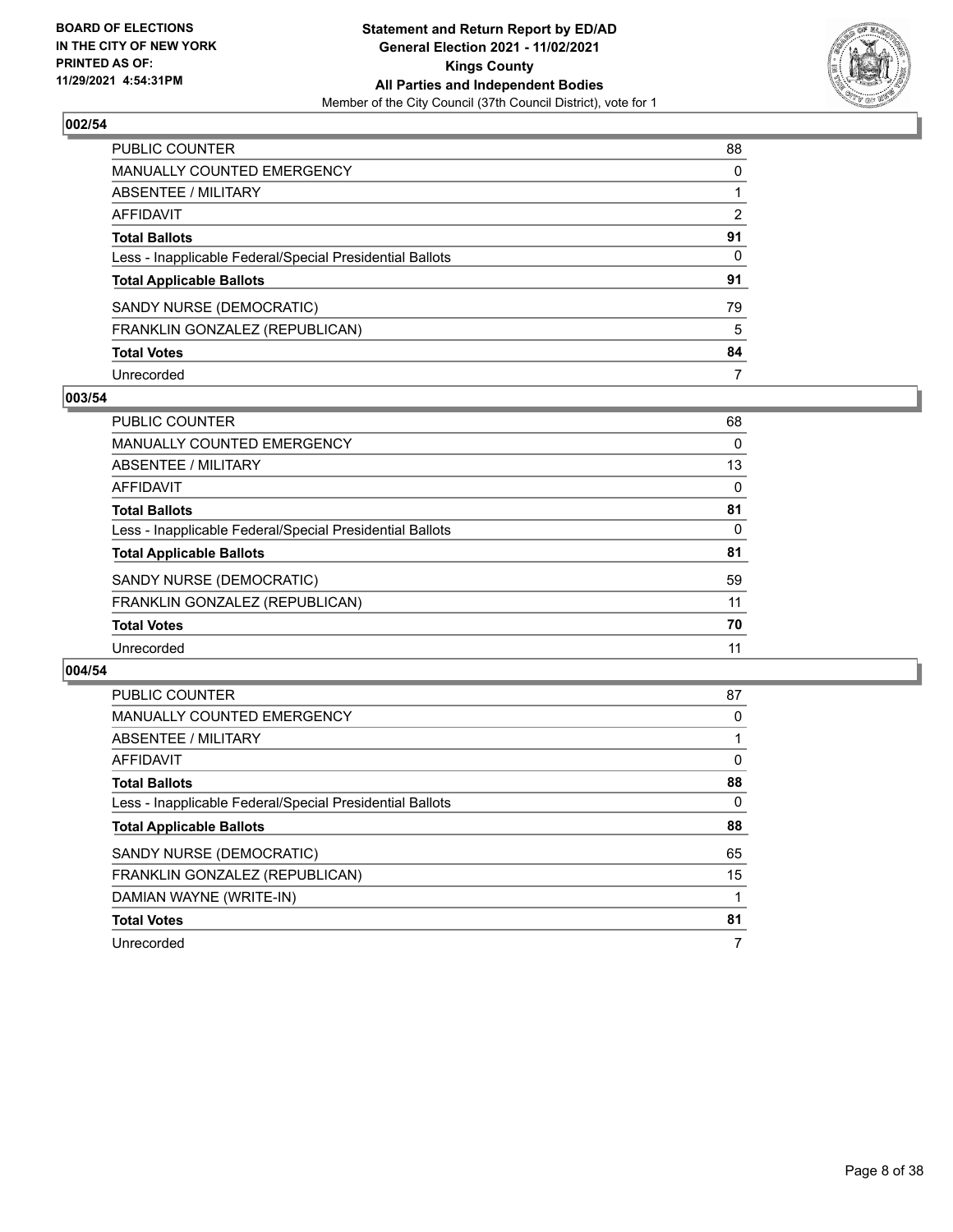

| PUBLIC COUNTER                                           | 14             |
|----------------------------------------------------------|----------------|
| MANUALLY COUNTED EMERGENCY                               | $\mathbf{0}$   |
| ABSENTEE / MILITARY                                      | $\mathbf{0}$   |
| <b>AFFIDAVIT</b>                                         |                |
| <b>Total Ballots</b>                                     | 15             |
| Less - Inapplicable Federal/Special Presidential Ballots | 0              |
| <b>Total Applicable Ballots</b>                          | 15             |
| SANDY NURSE (DEMOCRATIC)                                 | 11             |
| FRANKLIN GONZALEZ (REPUBLICAN)                           | 2              |
| <b>Total Votes</b>                                       | 13             |
| Unrecorded                                               | $\overline{2}$ |

## **030/54**

| <b>PUBLIC COUNTER</b>                                    | 137      |
|----------------------------------------------------------|----------|
| <b>MANUALLY COUNTED EMERGENCY</b>                        | 0        |
| ABSENTEE / MILITARY                                      | 6        |
| <b>AFFIDAVIT</b>                                         | 0        |
| <b>Total Ballots</b>                                     | 143      |
| Less - Inapplicable Federal/Special Presidential Ballots | $\Omega$ |
| <b>Total Applicable Ballots</b>                          | 143      |
| SANDY NURSE (DEMOCRATIC)                                 | 113      |
| FRANKLIN GONZALEZ (REPUBLICAN)                           | 18       |
| DARMA V. DIAZ (WRITE-IN)                                 |          |
| <b>Total Votes</b>                                       | 132      |
| Unrecorded                                               | 11       |

| <b>PUBLIC COUNTER</b>                                    | 106      |
|----------------------------------------------------------|----------|
| MANUALLY COUNTED EMERGENCY                               | 0        |
| ABSENTEE / MILITARY                                      | 3        |
| AFFIDAVIT                                                |          |
| <b>Total Ballots</b>                                     | 110      |
| Less - Inapplicable Federal/Special Presidential Ballots | $\Omega$ |
| <b>Total Applicable Ballots</b>                          | 110      |
| SANDY NURSE (DEMOCRATIC)                                 | 82       |
| FRANKLIN GONZALEZ (REPUBLICAN)                           | 15       |
| <b>Total Votes</b>                                       | 97       |
| Unrecorded                                               | 13       |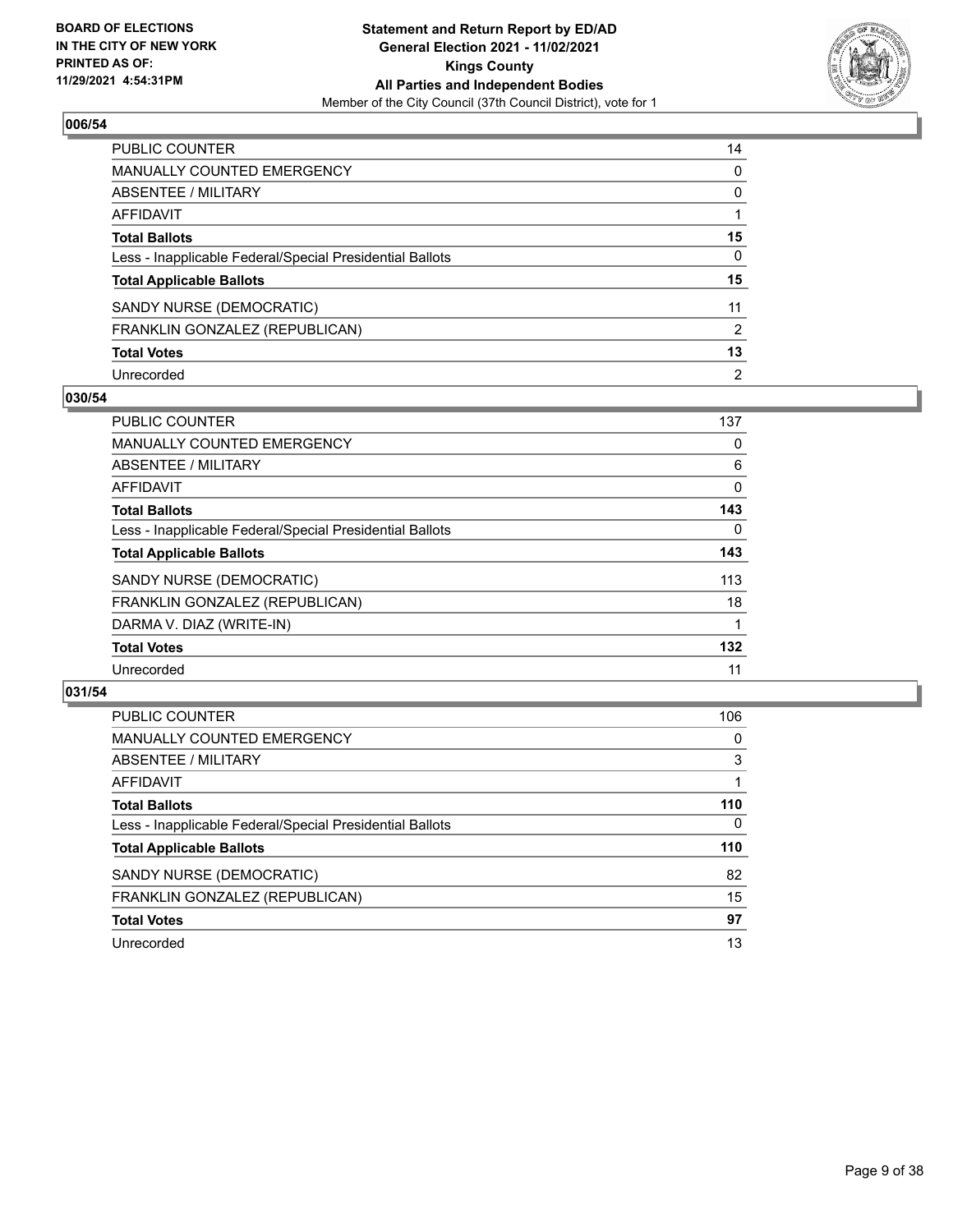

| PUBLIC COUNTER                                           | 93       |
|----------------------------------------------------------|----------|
| MANUALLY COUNTED EMERGENCY                               | $\Omega$ |
| ABSENTEE / MILITARY                                      | 5        |
| AFFIDAVIT                                                |          |
| Total Ballots                                            | 99       |
| Less - Inapplicable Federal/Special Presidential Ballots | 0        |
| <b>Total Applicable Ballots</b>                          | 99       |
| SANDY NURSE (DEMOCRATIC)                                 | 88       |
| FRANKLIN GONZALEZ (REPUBLICAN)                           | 8        |
| <b>Total Votes</b>                                       | 96       |
| Unrecorded                                               | 3        |

#### **033/54**

| PUBLIC COUNTER                                           | 131            |
|----------------------------------------------------------|----------------|
| <b>MANUALLY COUNTED EMERGENCY</b>                        | 0              |
| ABSENTEE / MILITARY                                      | $\overline{2}$ |
| AFFIDAVIT                                                |                |
| <b>Total Ballots</b>                                     | 134            |
| Less - Inapplicable Federal/Special Presidential Ballots | $\Omega$       |
| <b>Total Applicable Ballots</b>                          | 134            |
| SANDY NURSE (DEMOCRATIC)                                 | 106            |
| FRANKLIN GONZALEZ (REPUBLICAN)                           | 12             |
| <b>Total Votes</b>                                       | 118            |
| Unrecorded                                               | 16             |

| <b>PUBLIC COUNTER</b>                                    | 128 |
|----------------------------------------------------------|-----|
| <b>MANUALLY COUNTED EMERGENCY</b>                        | 0   |
| ABSENTEE / MILITARY                                      |     |
| <b>AFFIDAVIT</b>                                         |     |
| <b>Total Ballots</b>                                     | 130 |
| Less - Inapplicable Federal/Special Presidential Ballots | 0   |
| <b>Total Applicable Ballots</b>                          | 130 |
| SANDY NURSE (DEMOCRATIC)                                 | 104 |
| FRANKLIN GONZALEZ (REPUBLICAN)                           | 18  |
| <b>Total Votes</b>                                       | 122 |
| Unrecorded                                               | 8   |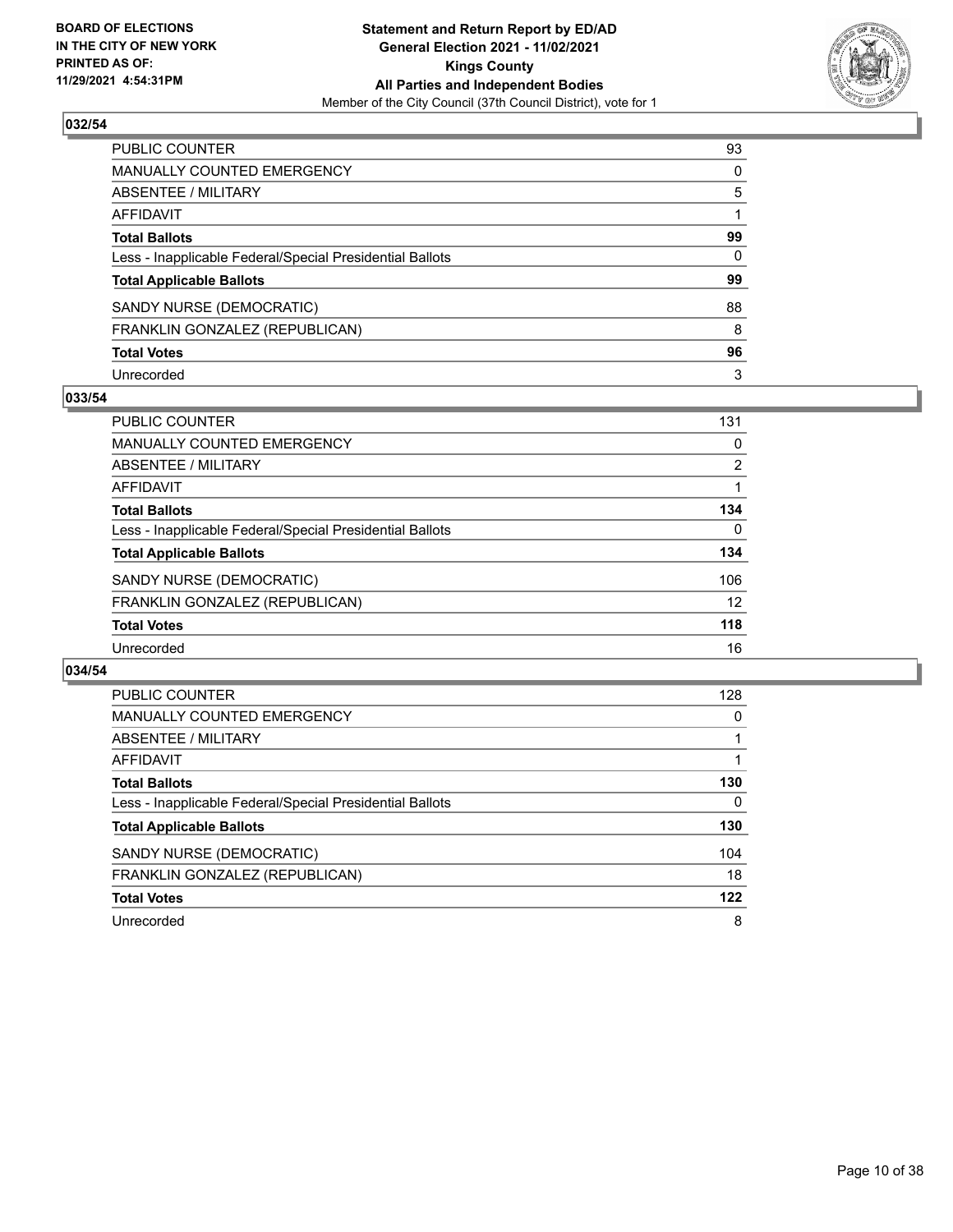

| PUBLIC COUNTER                                           | 100          |
|----------------------------------------------------------|--------------|
| <b>MANUALLY COUNTED EMERGENCY</b>                        | $\mathbf{0}$ |
| <b>ABSENTEE / MILITARY</b>                               | 4            |
| <b>AFFIDAVIT</b>                                         | $\mathbf{0}$ |
| <b>Total Ballots</b>                                     | 104          |
| Less - Inapplicable Federal/Special Presidential Ballots | $\mathbf{0}$ |
| <b>Total Applicable Ballots</b>                          | 104          |
| SANDY NURSE (DEMOCRATIC)                                 | 90           |
| FRANKLIN GONZALEZ (REPUBLICAN)                           | 8            |
| <b>Total Votes</b>                                       | 98           |
| Unrecorded                                               | 6            |

## **036/54**

| <b>PUBLIC COUNTER</b>                                    | 95       |
|----------------------------------------------------------|----------|
| MANUALLY COUNTED EMERGENCY                               | 0        |
| ABSENTEE / MILITARY                                      | 2        |
| AFFIDAVIT                                                | 0        |
| <b>Total Ballots</b>                                     | 97       |
| Less - Inapplicable Federal/Special Presidential Ballots | $\Omega$ |
| <b>Total Applicable Ballots</b>                          | 97       |
| SANDY NURSE (DEMOCRATIC)                                 | 73       |
| FRANKLIN GONZALEZ (REPUBLICAN)                           | 12       |
| <b>Total Votes</b>                                       | 85       |
| Unrecorded                                               | 12       |

| <b>PUBLIC COUNTER</b>                                    | 140            |
|----------------------------------------------------------|----------------|
| <b>MANUALLY COUNTED EMERGENCY</b>                        | 0              |
| ABSENTEE / MILITARY                                      | 3              |
| <b>AFFIDAVIT</b>                                         | $\overline{2}$ |
| <b>Total Ballots</b>                                     | 145            |
| Less - Inapplicable Federal/Special Presidential Ballots | 0              |
| <b>Total Applicable Ballots</b>                          | 145            |
| SANDY NURSE (DEMOCRATIC)                                 | 124            |
| FRANKLIN GONZALEZ (REPUBLICAN)                           | 8              |
| <b>Total Votes</b>                                       | 132            |
| Unrecorded                                               | 13             |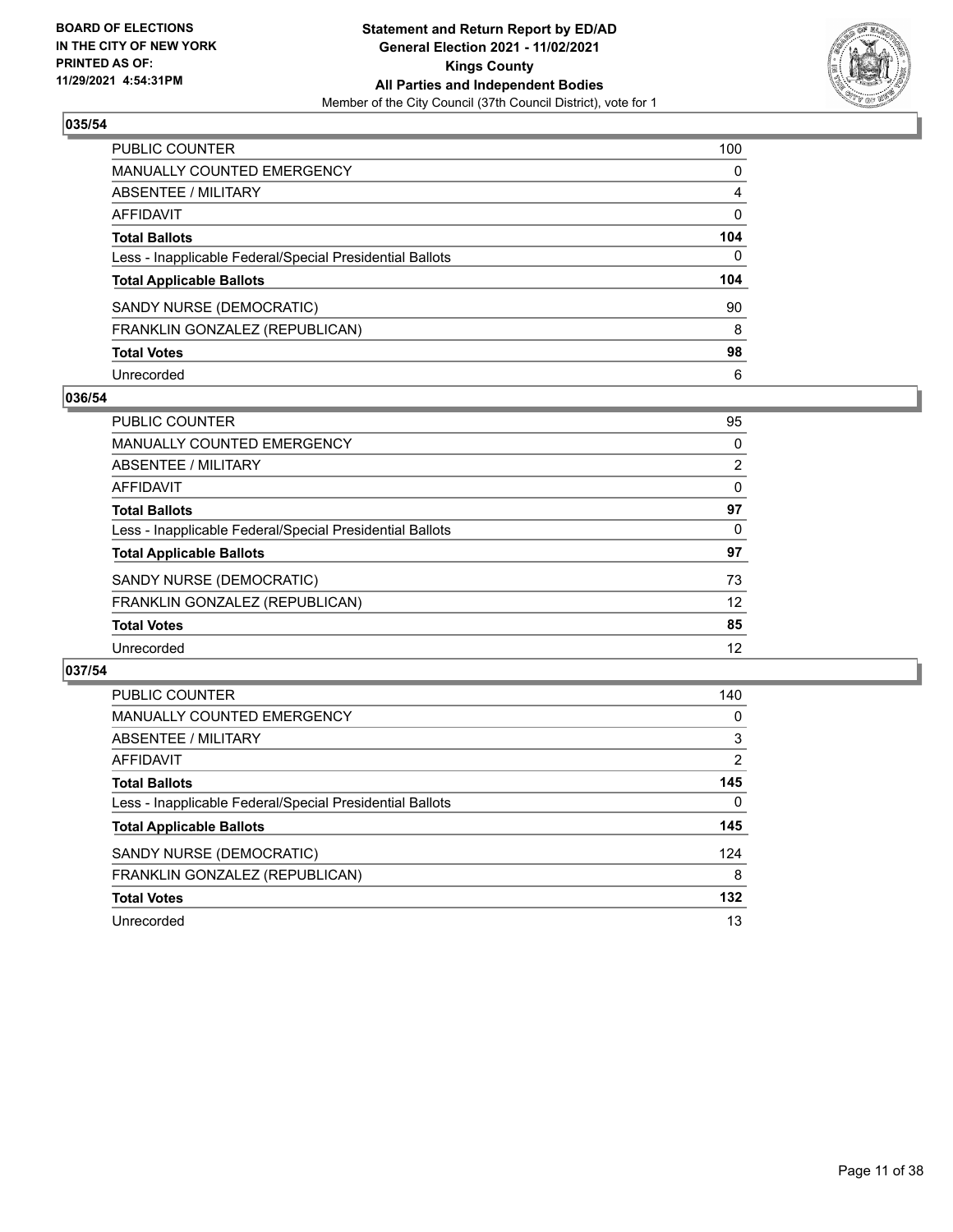

| PUBLIC COUNTER                                           | 156          |
|----------------------------------------------------------|--------------|
| <b>MANUALLY COUNTED EMERGENCY</b>                        | $\Omega$     |
| <b>ABSENTEE / MILITARY</b>                               | 10           |
| <b>AFFIDAVIT</b>                                         | 2            |
| <b>Total Ballots</b>                                     | 168          |
| Less - Inapplicable Federal/Special Presidential Ballots | $\mathbf{0}$ |
| <b>Total Applicable Ballots</b>                          | 168          |
| SANDY NURSE (DEMOCRATIC)                                 | 114          |
| FRANKLIN GONZALEZ (REPUBLICAN)                           | 35           |
| <b>Total Votes</b>                                       | 149          |
| Unrecorded                                               | 19           |

## **039/54**

| <b>PUBLIC COUNTER</b>                                    | 114      |
|----------------------------------------------------------|----------|
| <b>MANUALLY COUNTED EMERGENCY</b>                        | 0        |
| ABSENTEE / MILITARY                                      | 2        |
| AFFIDAVIT                                                | 0        |
| <b>Total Ballots</b>                                     | 116      |
| Less - Inapplicable Federal/Special Presidential Ballots | $\Omega$ |
| <b>Total Applicable Ballots</b>                          | 116      |
| SANDY NURSE (DEMOCRATIC)                                 | 100      |
| FRANKLIN GONZALEZ (REPUBLICAN)                           | 8        |
| <b>Total Votes</b>                                       | 108      |
| Unrecorded                                               | 8        |

| <b>PUBLIC COUNTER</b>                                    | 52 |
|----------------------------------------------------------|----|
| <b>MANUALLY COUNTED EMERGENCY</b>                        | 0  |
| ABSENTEE / MILITARY                                      | 5  |
| <b>AFFIDAVIT</b>                                         | 0  |
| <b>Total Ballots</b>                                     | 57 |
| Less - Inapplicable Federal/Special Presidential Ballots | 0  |
| <b>Total Applicable Ballots</b>                          | 57 |
| SANDY NURSE (DEMOCRATIC)                                 | 46 |
| FRANKLIN GONZALEZ (REPUBLICAN)                           | 8  |
| <b>Total Votes</b>                                       | 54 |
| Unrecorded                                               | 3  |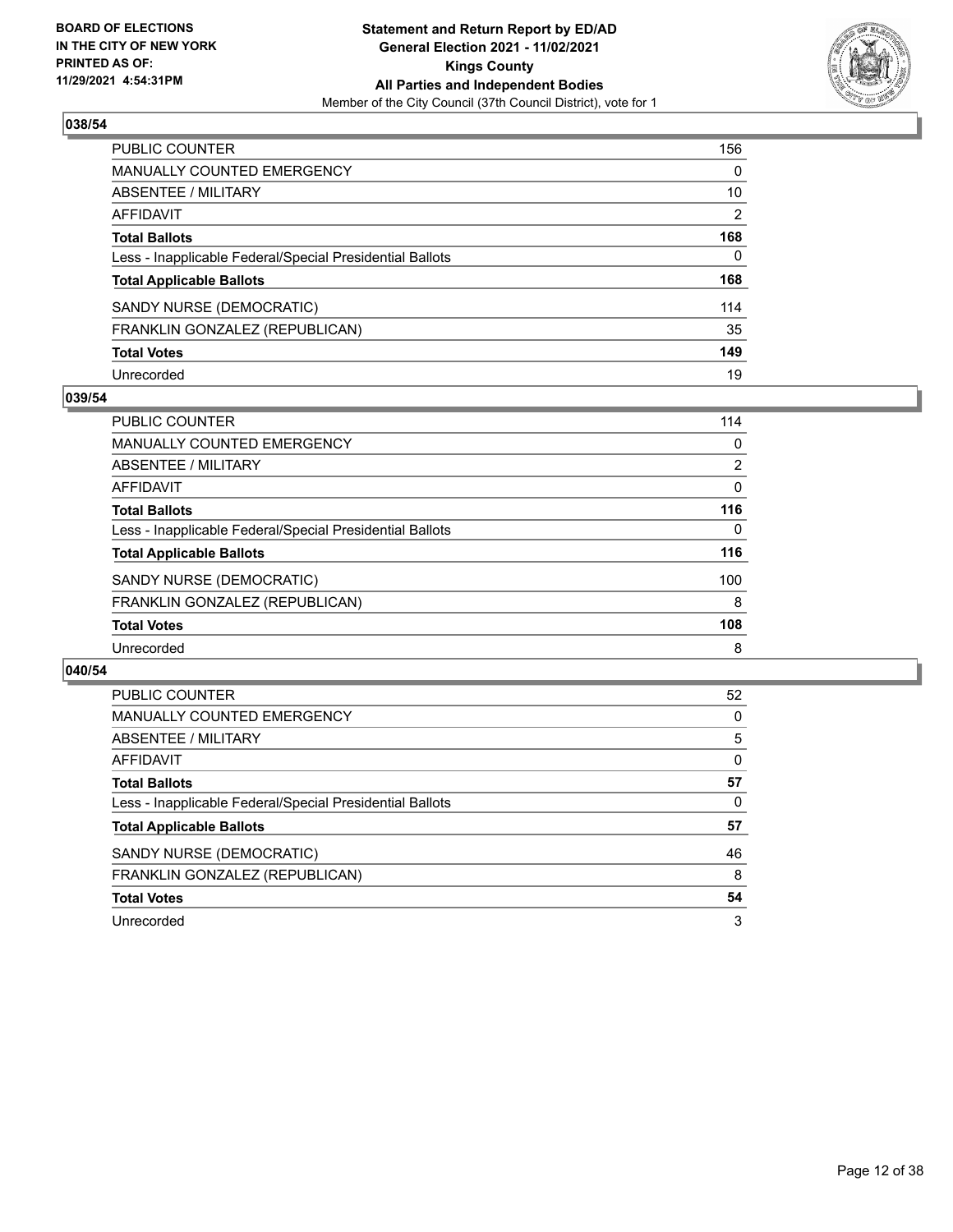

| <b>PUBLIC COUNTER</b>                                    | 184      |
|----------------------------------------------------------|----------|
| MANUALLY COUNTED EMERGENCY                               | $\Omega$ |
| ABSENTEE / MILITARY                                      |          |
| AFFIDAVIT                                                |          |
| <b>Total Ballots</b>                                     | 192      |
| Less - Inapplicable Federal/Special Presidential Ballots | 0        |
| <b>Total Applicable Ballots</b>                          | 192      |
| SANDY NURSE (DEMOCRATIC)                                 | 137      |
| FRANKLIN GONZALEZ (REPUBLICAN)                           | 34       |
| UNATTRIBUTABLE WRITE-IN (WRITE-IN)                       |          |
| <b>Total Votes</b>                                       | 172      |
| Unrecorded                                               | 20       |

## **042/54**

| <b>PUBLIC COUNTER</b>                                    | 128      |
|----------------------------------------------------------|----------|
| MANUALLY COUNTED EMERGENCY                               | 0        |
| ABSENTEE / MILITARY                                      | 2        |
| AFFIDAVIT                                                | 2        |
| <b>Total Ballots</b>                                     | 132      |
| Less - Inapplicable Federal/Special Presidential Ballots | $\Omega$ |
| <b>Total Applicable Ballots</b>                          | 132      |
| SANDY NURSE (DEMOCRATIC)                                 | 109      |
| FRANKLIN GONZALEZ (REPUBLICAN)                           | 9        |
| <b>Total Votes</b>                                       | 118      |
| Unrecorded                                               | 14       |

| <b>PUBLIC COUNTER</b>                                    | 167            |
|----------------------------------------------------------|----------------|
| <b>MANUALLY COUNTED EMERGENCY</b>                        | 0              |
| ABSENTEE / MILITARY                                      | $\overline{7}$ |
| <b>AFFIDAVIT</b>                                         |                |
| <b>Total Ballots</b>                                     | 175            |
| Less - Inapplicable Federal/Special Presidential Ballots | $\mathbf{0}$   |
| <b>Total Applicable Ballots</b>                          | 175            |
| SANDY NURSE (DEMOCRATIC)                                 | 144            |
| FRANKLIN GONZALEZ (REPUBLICAN)                           | 16             |
| DARMA V.DIAZ (WRITE-IN)                                  | $\overline{2}$ |
| <b>Total Votes</b>                                       | 162            |
| Unrecorded                                               | 13             |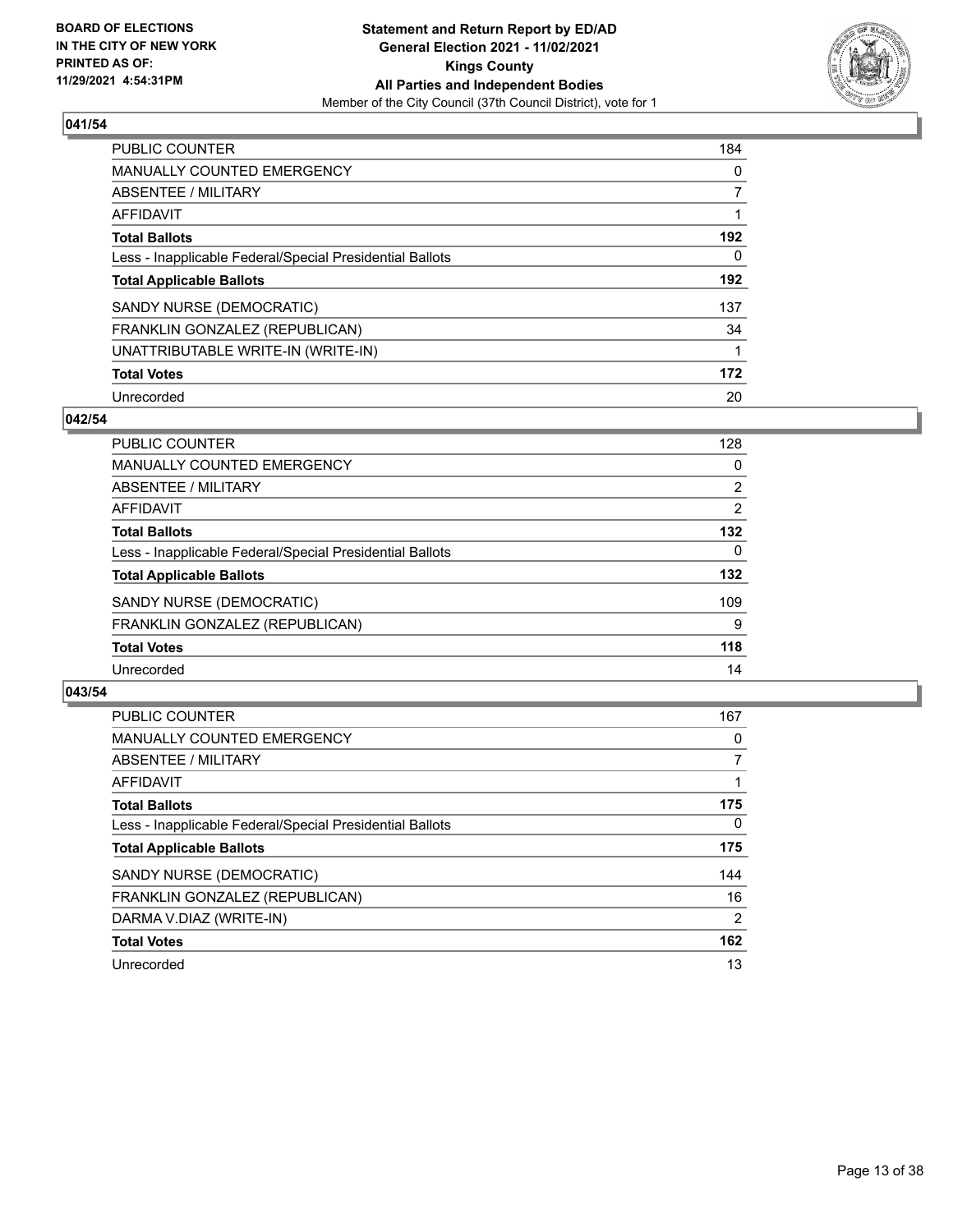

| PUBLIC COUNTER                                           | 78       |
|----------------------------------------------------------|----------|
| <b>MANUALLY COUNTED EMERGENCY</b>                        | $\Omega$ |
| <b>ABSENTEE / MILITARY</b>                               | 8        |
| <b>AFFIDAVIT</b>                                         |          |
| <b>Total Ballots</b>                                     | 87       |
| Less - Inapplicable Federal/Special Presidential Ballots | 0        |
| <b>Total Applicable Ballots</b>                          | 87       |
| SANDY NURSE (DEMOCRATIC)                                 | 69       |
| FRANKLIN GONZALEZ (REPUBLICAN)                           | 13       |
| <b>Total Votes</b>                                       | 82       |
| Unrecorded                                               | 5        |

#### **045/54**

| <b>PUBLIC COUNTER</b>                                    | 107 |
|----------------------------------------------------------|-----|
| <b>MANUALLY COUNTED EMERGENCY</b>                        | 0   |
| ABSENTEE / MILITARY                                      | 9   |
| AFFIDAVIT                                                |     |
| <b>Total Ballots</b>                                     | 117 |
| Less - Inapplicable Federal/Special Presidential Ballots | 0   |
| <b>Total Applicable Ballots</b>                          | 117 |
| SANDY NURSE (DEMOCRATIC)                                 | 84  |
| FRANKLIN GONZALEZ (REPUBLICAN)                           | 23  |
| UNATTRIBUTABLE WRITE-IN (WRITE-IN)                       |     |
| <b>Total Votes</b>                                       | 108 |
| Unrecorded                                               | 9   |

| <b>PUBLIC COUNTER</b>                                    | 158      |
|----------------------------------------------------------|----------|
| MANUALLY COUNTED EMERGENCY                               | $\Omega$ |
| ABSENTEE / MILITARY                                      |          |
| AFFIDAVIT                                                |          |
| <b>Total Ballots</b>                                     | 160      |
| Less - Inapplicable Federal/Special Presidential Ballots | $\Omega$ |
| <b>Total Applicable Ballots</b>                          | 160      |
| SANDY NURSE (DEMOCRATIC)                                 | 107      |
| FRANKLIN GONZALEZ (REPUBLICAN)                           | 23       |
| <b>Total Votes</b>                                       | 130      |
| Unrecorded                                               | 30       |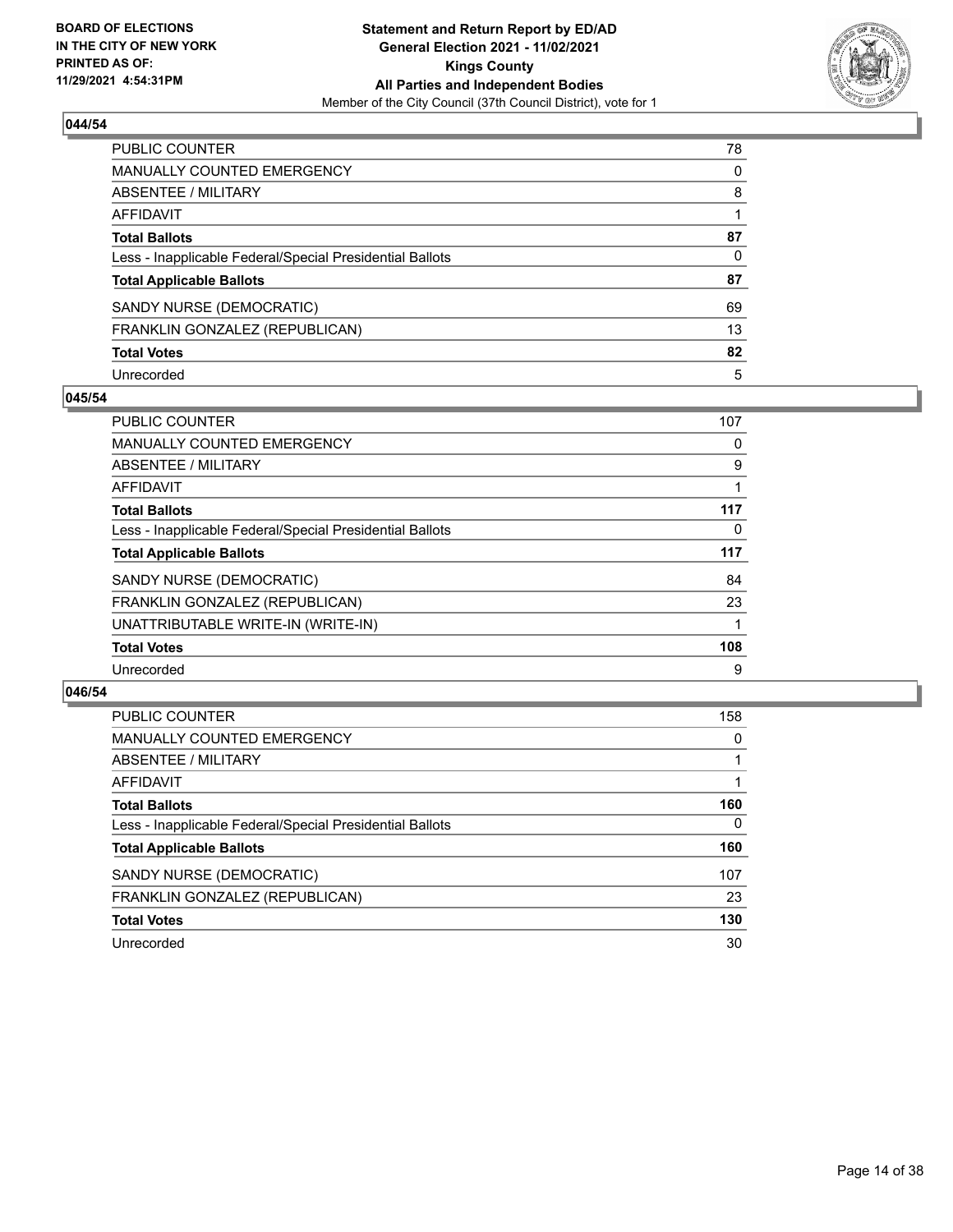

| PUBLIC COUNTER                                           | 92       |
|----------------------------------------------------------|----------|
| <b>MANUALLY COUNTED EMERGENCY</b>                        | 0        |
| ABSENTEE / MILITARY                                      | 3        |
| AFFIDAVIT                                                | $\Omega$ |
| <b>Total Ballots</b>                                     | 95       |
| Less - Inapplicable Federal/Special Presidential Ballots | $\Omega$ |
| <b>Total Applicable Ballots</b>                          | 95       |
| SANDY NURSE (DEMOCRATIC)                                 | 66       |
| FRANKLIN GONZALEZ (REPUBLICAN)                           | 19       |
| DARMA V.DIAZ (WRITE-IN)                                  |          |
| <b>Total Votes</b>                                       | 86       |
| Unrecorded                                               | 9        |

## **048/54**

| <b>PUBLIC COUNTER</b>                                    | 101      |
|----------------------------------------------------------|----------|
| <b>MANUALLY COUNTED EMERGENCY</b>                        | 0        |
| ABSENTEE / MILITARY                                      | 8        |
| AFFIDAVIT                                                | $\Omega$ |
| <b>Total Ballots</b>                                     | 109      |
| Less - Inapplicable Federal/Special Presidential Ballots | $\Omega$ |
| <b>Total Applicable Ballots</b>                          | 109      |
| SANDY NURSE (DEMOCRATIC)                                 | 86       |
| FRANKLIN GONZALEZ (REPUBLICAN)                           | 16       |
| <b>Total Votes</b>                                       | 102      |
| Unrecorded                                               |          |

| <b>PUBLIC COUNTER</b>                                    | 109      |
|----------------------------------------------------------|----------|
| MANUALLY COUNTED EMERGENCY                               | 0        |
| ABSENTEE / MILITARY                                      | 2        |
| AFFIDAVIT                                                | $\Omega$ |
| <b>Total Ballots</b>                                     | 111      |
| Less - Inapplicable Federal/Special Presidential Ballots | 0        |
| <b>Total Applicable Ballots</b>                          | 111      |
| SANDY NURSE (DEMOCRATIC)                                 | 78       |
| FRANKLIN GONZALEZ (REPUBLICAN)                           | 18       |
| <b>Total Votes</b>                                       | 96       |
| Unrecorded                                               | 15       |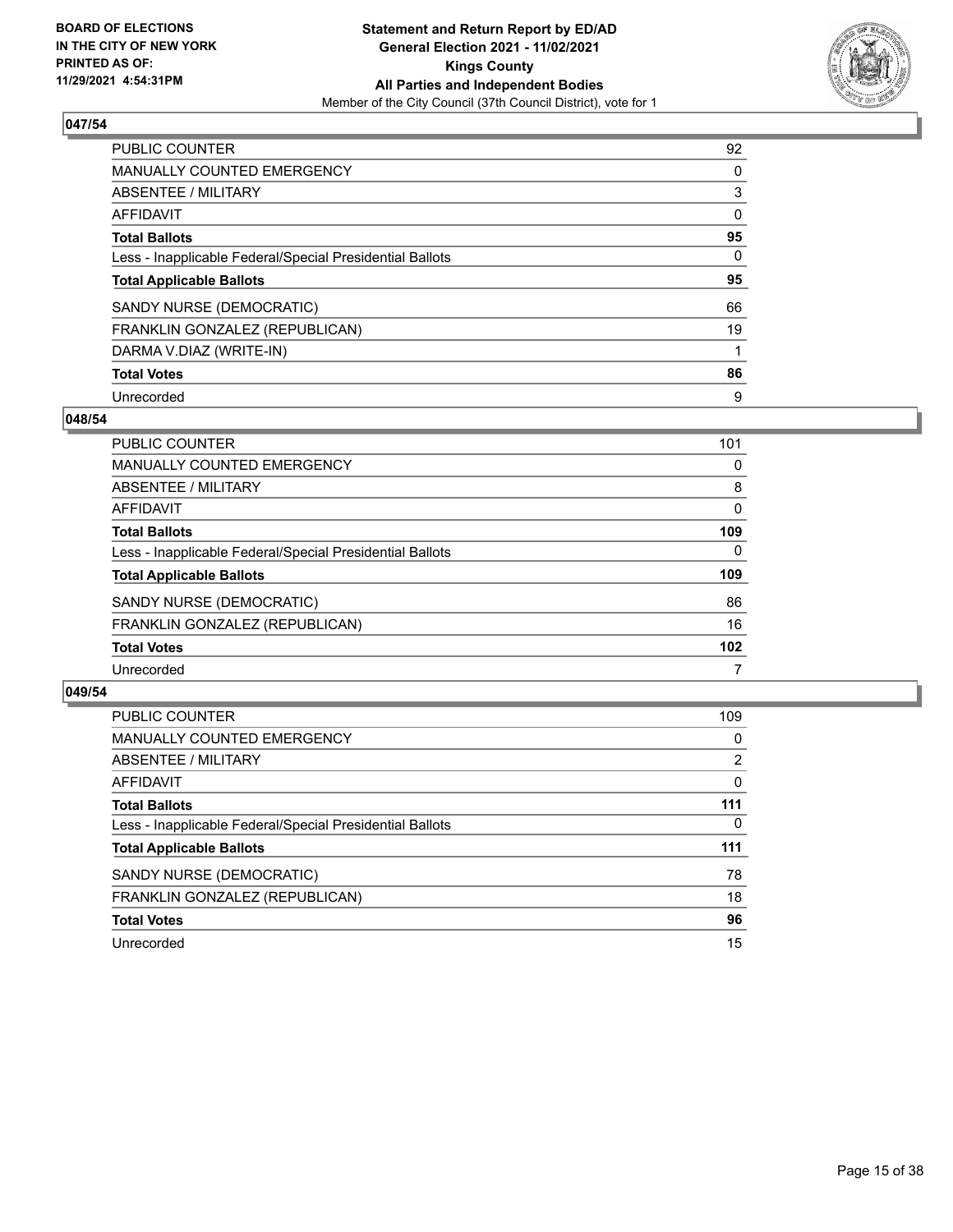

| PUBLIC COUNTER                                           | 135            |
|----------------------------------------------------------|----------------|
| <b>MANUALLY COUNTED EMERGENCY</b>                        | 0              |
| ABSENTEE / MILITARY                                      | $\overline{4}$ |
| AFFIDAVIT                                                | $\mathbf{0}$   |
| <b>Total Ballots</b>                                     | 139            |
| Less - Inapplicable Federal/Special Presidential Ballots | $\mathbf{0}$   |
| <b>Total Applicable Ballots</b>                          | 139            |
| SANDY NURSE (DEMOCRATIC)                                 | 94             |
| FRANKLIN GONZALEZ (REPUBLICAN)                           | 33             |
| <b>Total Votes</b>                                       | 127            |
| Unrecorded                                               | 12             |

## **051/54**

| <b>PUBLIC COUNTER</b>                                    | 148      |
|----------------------------------------------------------|----------|
| <b>MANUALLY COUNTED EMERGENCY</b>                        | 0        |
| <b>ABSENTEE / MILITARY</b>                               | 0        |
| AFFIDAVIT                                                | 0        |
| <b>Total Ballots</b>                                     | 148      |
| Less - Inapplicable Federal/Special Presidential Ballots | $\Omega$ |
| <b>Total Applicable Ballots</b>                          | 148      |
| SANDY NURSE (DEMOCRATIC)                                 | 94       |
| FRANKLIN GONZALEZ (REPUBLICAN)                           | 39       |
| <b>Total Votes</b>                                       | 133      |
| Unrecorded                                               | 15       |

| <b>PUBLIC COUNTER</b>                                    | 100      |
|----------------------------------------------------------|----------|
| <b>MANUALLY COUNTED EMERGENCY</b>                        | 0        |
| ABSENTEE / MILITARY                                      | 8        |
| <b>AFFIDAVIT</b>                                         | $\Omega$ |
| <b>Total Ballots</b>                                     | 108      |
| Less - Inapplicable Federal/Special Presidential Ballots | 0        |
| <b>Total Applicable Ballots</b>                          | 108      |
| SANDY NURSE (DEMOCRATIC)                                 | 88       |
| FRANKLIN GONZALEZ (REPUBLICAN)                           | 15       |
| <b>Total Votes</b>                                       | 103      |
|                                                          |          |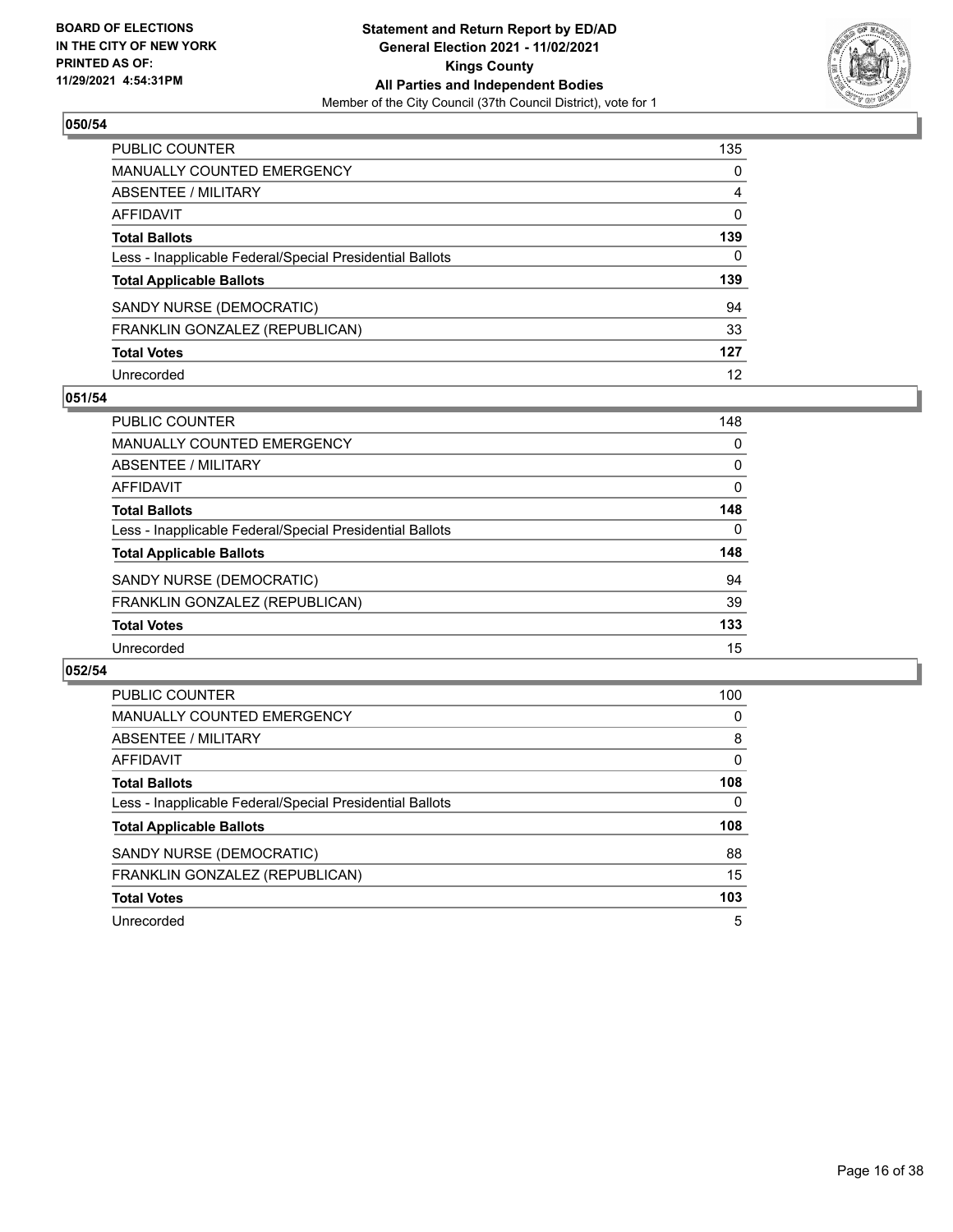

| <b>PUBLIC COUNTER</b>                                    | 69       |
|----------------------------------------------------------|----------|
| <b>MANUALLY COUNTED EMERGENCY</b>                        | 0        |
| ABSENTEE / MILITARY                                      | 0        |
| AFFIDAVIT                                                | 0        |
| <b>Total Ballots</b>                                     | 69       |
| Less - Inapplicable Federal/Special Presidential Ballots | $\Omega$ |
| <b>Total Applicable Ballots</b>                          | 69       |
| SANDY NURSE (DEMOCRATIC)                                 | 39       |
| FRANKLIN GONZALEZ (REPUBLICAN)                           | 21       |
| DARMA DIAZ (WRITE-IN)                                    |          |
| <b>Total Votes</b>                                       | 61       |
| Unrecorded                                               | 8        |

#### **054/54**

| PUBLIC COUNTER                                           | 76       |
|----------------------------------------------------------|----------|
| <b>MANUALLY COUNTED EMERGENCY</b>                        | 0        |
| ABSENTEE / MILITARY                                      | 4        |
| AFFIDAVIT                                                |          |
| <b>Total Ballots</b>                                     | 81       |
| Less - Inapplicable Federal/Special Presidential Ballots | $\Omega$ |
| <b>Total Applicable Ballots</b>                          | 81       |
| SANDY NURSE (DEMOCRATIC)                                 | 52       |
| FRANKLIN GONZALEZ (REPUBLICAN)                           | 19       |
| <b>Total Votes</b>                                       | 71       |
| Unrecorded                                               | 10       |

| <b>PUBLIC COUNTER</b>                                    | 83       |
|----------------------------------------------------------|----------|
| <b>MANUALLY COUNTED EMERGENCY</b>                        | 0        |
| ABSENTEE / MILITARY                                      | 5        |
| AFFIDAVIT                                                | $\Omega$ |
| <b>Total Ballots</b>                                     | 88       |
| Less - Inapplicable Federal/Special Presidential Ballots | 0        |
| <b>Total Applicable Ballots</b>                          | 88       |
| SANDY NURSE (DEMOCRATIC)                                 | 54       |
| FRANKLIN GONZALEZ (REPUBLICAN)                           | 26       |
| <b>Total Votes</b>                                       | 80       |
| Unrecorded                                               | 8        |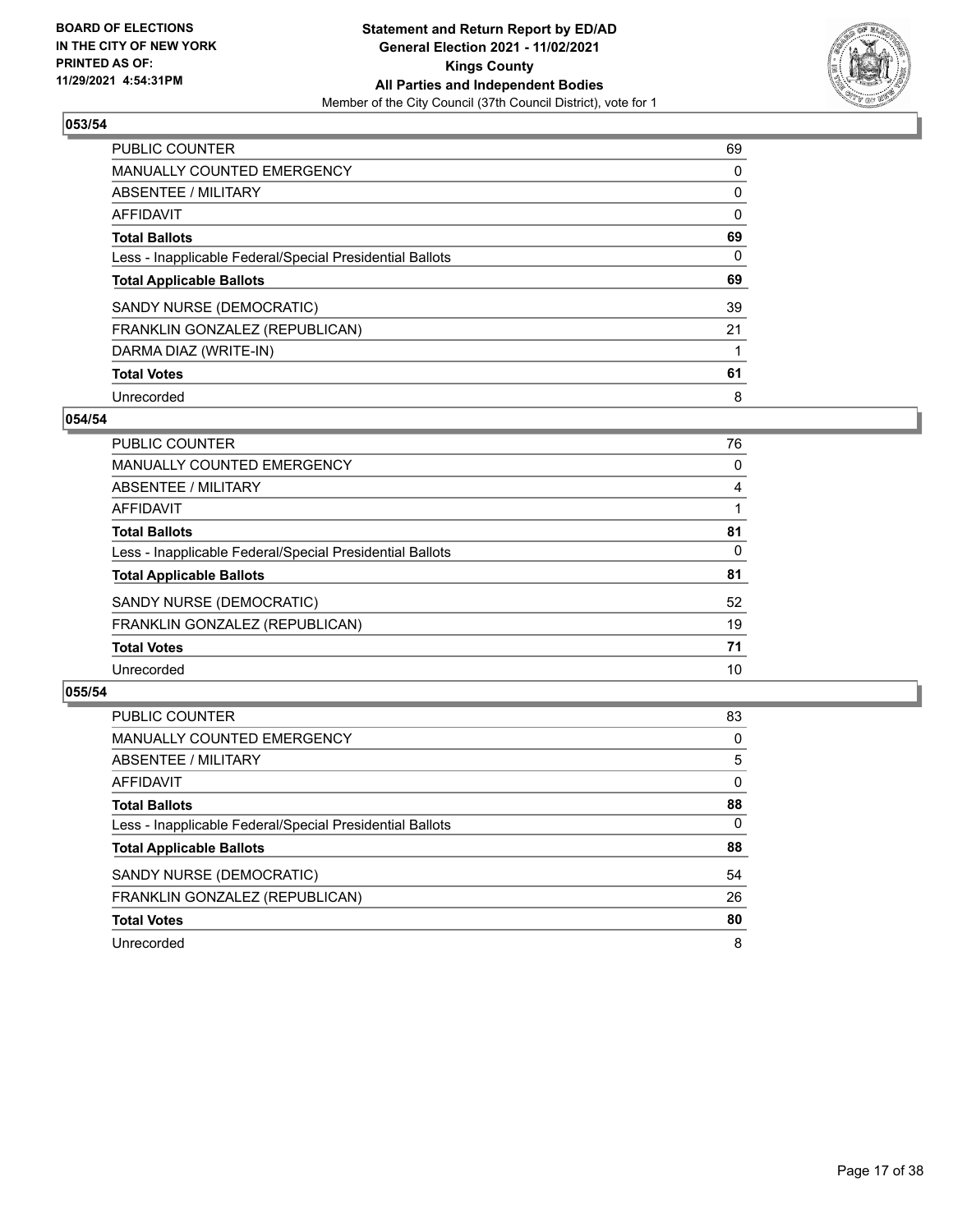

| PUBLIC COUNTER                                           | 71           |
|----------------------------------------------------------|--------------|
| MANUALLY COUNTED EMERGENCY                               | $\Omega$     |
| ABSENTEE / MILITARY                                      | 3            |
| <b>AFFIDAVIT</b>                                         | $\mathbf{0}$ |
| <b>Total Ballots</b>                                     | 74           |
| Less - Inapplicable Federal/Special Presidential Ballots | $\mathbf{0}$ |
| <b>Total Applicable Ballots</b>                          | 74           |
| SANDY NURSE (DEMOCRATIC)                                 | 41           |
| FRANKLIN GONZALEZ (REPUBLICAN)                           | 23           |
| <b>Total Votes</b>                                       | 64           |
| Unrecorded                                               | 10           |

## **057/54**

| <b>PUBLIC COUNTER</b>                                    | 129      |
|----------------------------------------------------------|----------|
| <b>MANUALLY COUNTED EMERGENCY</b>                        | 0        |
| ABSENTEE / MILITARY                                      | 5        |
| AFFIDAVIT                                                | 4        |
| <b>Total Ballots</b>                                     | 138      |
| Less - Inapplicable Federal/Special Presidential Ballots | $\Omega$ |
| <b>Total Applicable Ballots</b>                          | 138      |
| SANDY NURSE (DEMOCRATIC)                                 | 98       |
| FRANKLIN GONZALEZ (REPUBLICAN)                           | 23       |
| SAL ALBANESE (WRITE-IN)                                  |          |
| <b>Total Votes</b>                                       | 122      |
| Unrecorded                                               | 16       |

| <b>PUBLIC COUNTER</b>                                    | 123      |
|----------------------------------------------------------|----------|
| <b>MANUALLY COUNTED EMERGENCY</b>                        | 0        |
| ABSENTEE / MILITARY                                      |          |
| AFFIDAVIT                                                | $\Omega$ |
| <b>Total Ballots</b>                                     | 124      |
| Less - Inapplicable Federal/Special Presidential Ballots | $\Omega$ |
| <b>Total Applicable Ballots</b>                          | 124      |
| SANDY NURSE (DEMOCRATIC)                                 | 95       |
| FRANKLIN GONZALEZ (REPUBLICAN)                           | 17       |
| <b>Total Votes</b>                                       | $112$    |
| Unrecorded                                               | 12       |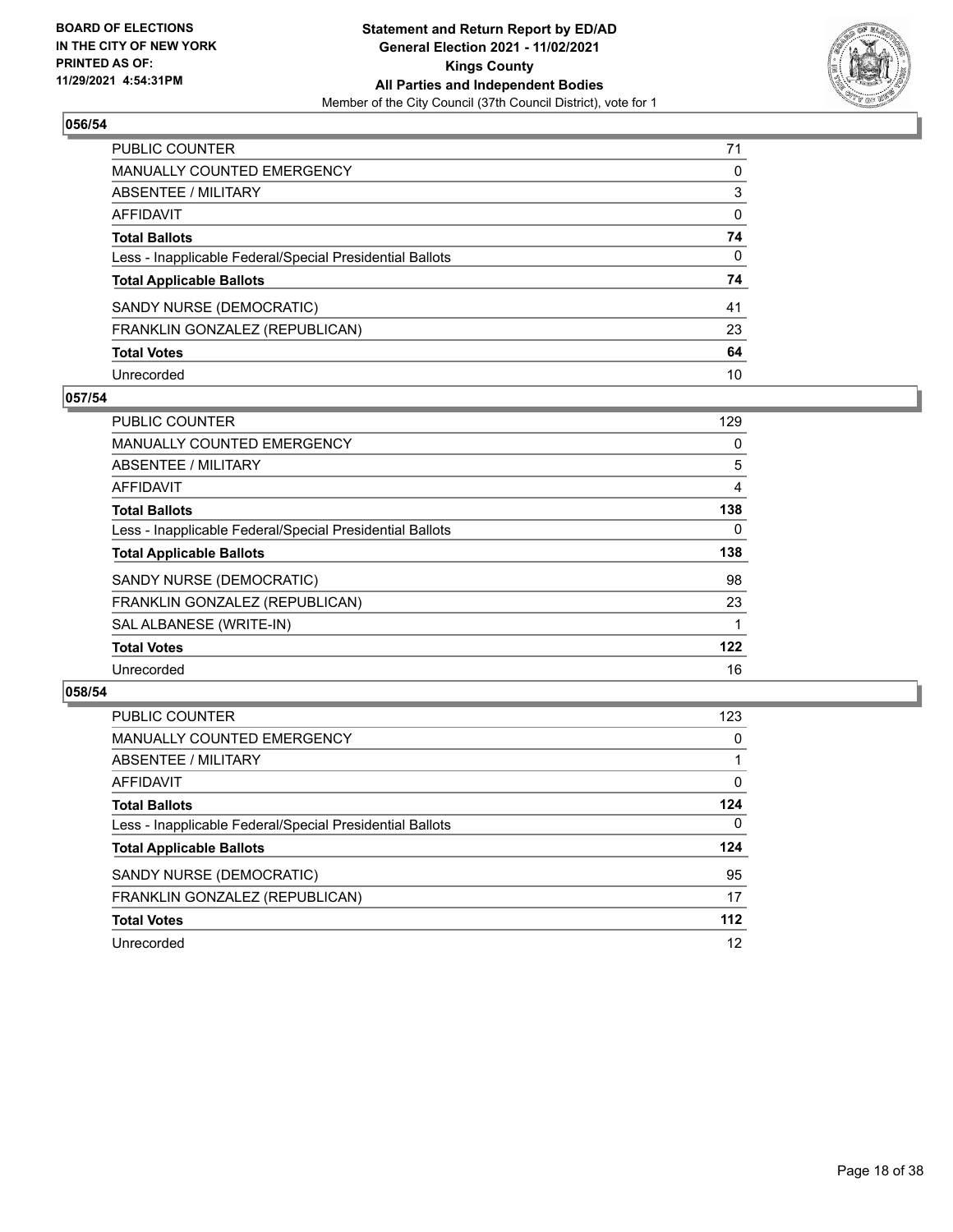

| <b>PUBLIC COUNTER</b>                                    | 103      |
|----------------------------------------------------------|----------|
| <b>MANUALLY COUNTED EMERGENCY</b>                        | $\Omega$ |
| ABSENTEE / MILITARY                                      | 4        |
| <b>AFFIDAVIT</b>                                         | 0        |
| <b>Total Ballots</b>                                     | 107      |
| Less - Inapplicable Federal/Special Presidential Ballots | 0        |
| <b>Total Applicable Ballots</b>                          | 107      |
| SANDY NURSE (DEMOCRATIC)                                 | 75       |
| FRANKLIN GONZALEZ (REPUBLICAN)                           | 14       |
| DONALD J. TRUMP (WRITE-IN)                               |          |
| <b>Total Votes</b>                                       | 90       |
| Unrecorded                                               | 17       |

#### **060/54**

| <b>PUBLIC COUNTER</b>                                    | 171      |
|----------------------------------------------------------|----------|
| MANUALLY COUNTED EMERGENCY                               | 0        |
| ABSENTEE / MILITARY                                      | 4        |
| <b>AFFIDAVIT</b>                                         |          |
| <b>Total Ballots</b>                                     | 176      |
| Less - Inapplicable Federal/Special Presidential Ballots | $\Omega$ |
| <b>Total Applicable Ballots</b>                          | 176      |
| SANDY NURSE (DEMOCRATIC)                                 | 155      |
| FRANKLIN GONZALEZ (REPUBLICAN)                           | 10       |
| UNATTRIBUTABLE WRITE-IN (WRITE-IN)                       |          |
| <b>Total Votes</b>                                       | 166      |
| Unrecorded                                               | 10       |

| <b>PUBLIC COUNTER</b>                                    | 133      |
|----------------------------------------------------------|----------|
| <b>MANUALLY COUNTED EMERGENCY</b>                        | $\Omega$ |
| ABSENTEE / MILITARY                                      | 17       |
| AFFIDAVIT                                                | 0        |
| <b>Total Ballots</b>                                     | 150      |
| Less - Inapplicable Federal/Special Presidential Ballots | $\Omega$ |
| <b>Total Applicable Ballots</b>                          | 150      |
| SANDY NURSE (DEMOCRATIC)                                 | 130      |
| FRANKLIN GONZALEZ (REPUBLICAN)                           | 13       |
| <b>Total Votes</b>                                       | 143      |
| Unrecorded                                               | 7        |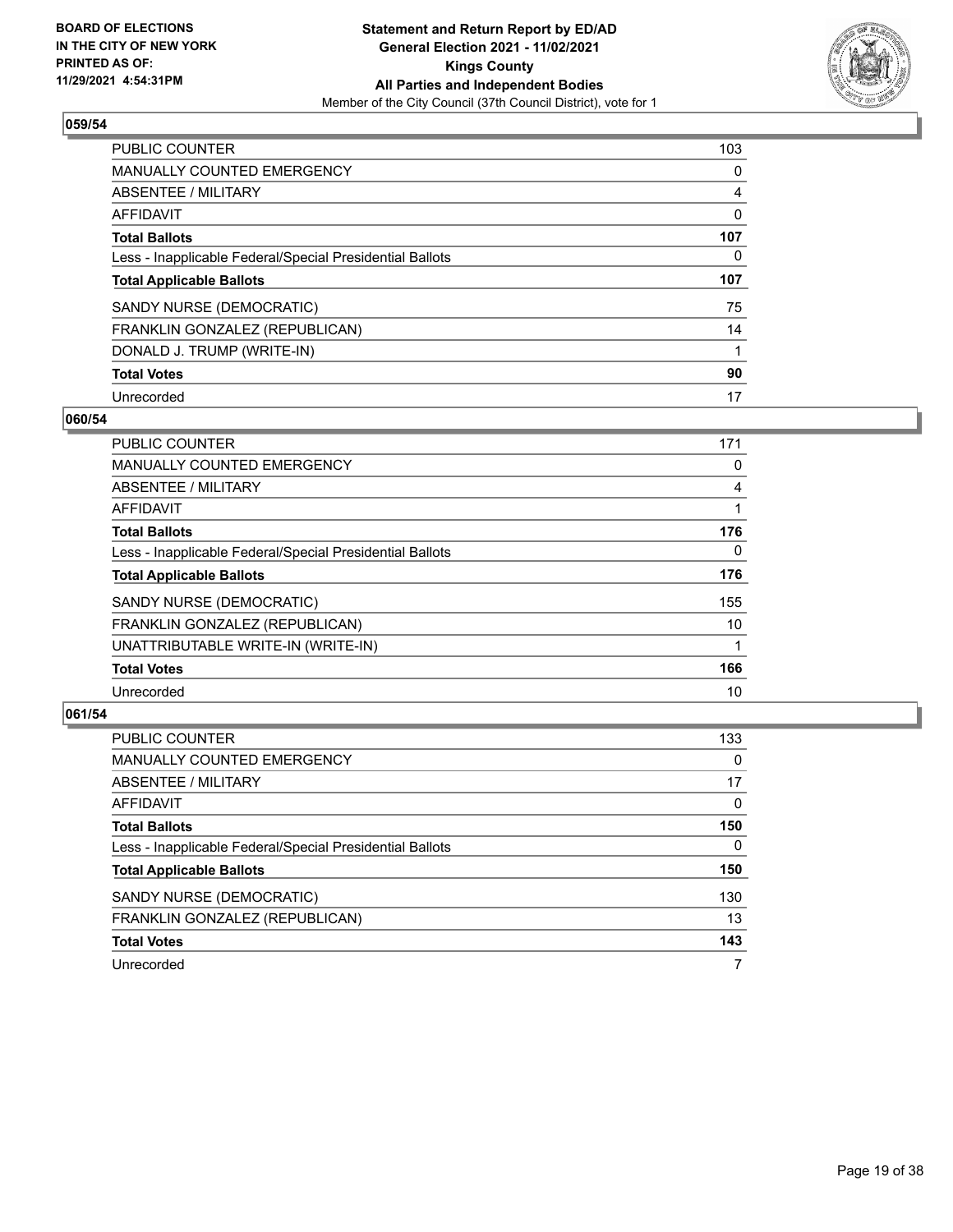

| PUBLIC COUNTER                                           | 110          |
|----------------------------------------------------------|--------------|
| MANUALLY COUNTED EMERGENCY                               | $\mathbf{0}$ |
| ABSENTEE / MILITARY                                      | 8            |
| <b>AFFIDAVIT</b>                                         | 5            |
| <b>Total Ballots</b>                                     | 123          |
| Less - Inapplicable Federal/Special Presidential Ballots | 0            |
| <b>Total Applicable Ballots</b>                          | 123          |
| SANDY NURSE (DEMOCRATIC)                                 | 99           |
| FRANKLIN GONZALEZ (REPUBLICAN)                           | 14           |
| <b>Total Votes</b>                                       | 113          |
| Unrecorded                                               | 10           |

## **063/54**

| <b>PUBLIC COUNTER</b>                                    | 144            |
|----------------------------------------------------------|----------------|
| <b>MANUALLY COUNTED EMERGENCY</b>                        | 0              |
| ABSENTEE / MILITARY                                      | 6              |
| AFFIDAVIT                                                | $\overline{2}$ |
| <b>Total Ballots</b>                                     | 152            |
| Less - Inapplicable Federal/Special Presidential Ballots | $\Omega$       |
| <b>Total Applicable Ballots</b>                          | 152            |
| SANDY NURSE (DEMOCRATIC)                                 | 118            |
| FRANKLIN GONZALEZ (REPUBLICAN)                           | 17             |
| JENNIFER GUTIERREZ (WRITE-IN)                            |                |
| <b>Total Votes</b>                                       | 136            |
| Unrecorded                                               | 16             |

| <b>PUBLIC COUNTER</b>                                    | 94       |
|----------------------------------------------------------|----------|
| <b>MANUALLY COUNTED EMERGENCY</b>                        | $\Omega$ |
| ABSENTEE / MILITARY                                      | 7        |
| AFFIDAVIT                                                | $\Omega$ |
| <b>Total Ballots</b>                                     | 101      |
| Less - Inapplicable Federal/Special Presidential Ballots | $\Omega$ |
| <b>Total Applicable Ballots</b>                          | 101      |
| SANDY NURSE (DEMOCRATIC)                                 | 90       |
| FRANKLIN GONZALEZ (REPUBLICAN)                           | 5        |
| <b>Total Votes</b>                                       | 95       |
| Unrecorded                                               | 6        |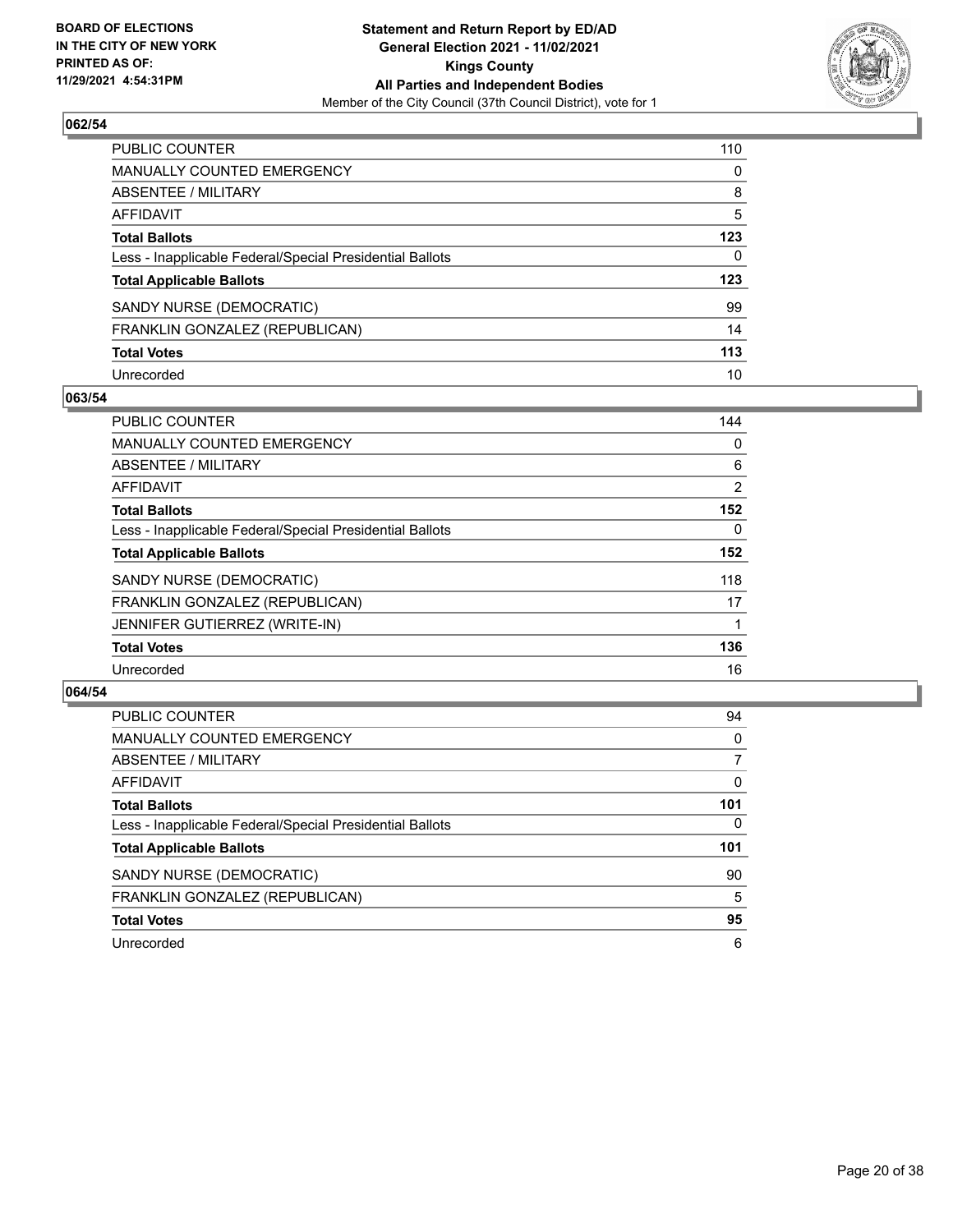

| PUBLIC COUNTER                                           | 82           |
|----------------------------------------------------------|--------------|
| <b>MANUALLY COUNTED EMERGENCY</b>                        | 0            |
| ABSENTEE / MILITARY                                      | 0            |
| AFFIDAVIT                                                | $\mathbf{0}$ |
| <b>Total Ballots</b>                                     | 82           |
| Less - Inapplicable Federal/Special Presidential Ballots | $\mathbf{0}$ |
| <b>Total Applicable Ballots</b>                          | 82           |
| SANDY NURSE (DEMOCRATIC)                                 | 54           |
| FRANKLIN GONZALEZ (REPUBLICAN)                           | 19           |
| <b>Total Votes</b>                                       | 73           |
| Unrecorded                                               | 9            |

## **066/54**

| <b>PUBLIC COUNTER</b>                                    | 118      |
|----------------------------------------------------------|----------|
| <b>MANUALLY COUNTED EMERGENCY</b>                        | 0        |
| ABSENTEE / MILITARY                                      | 4        |
| AFFIDAVIT                                                | 3        |
| <b>Total Ballots</b>                                     | 125      |
| Less - Inapplicable Federal/Special Presidential Ballots | $\Omega$ |
| <b>Total Applicable Ballots</b>                          | 125      |
| SANDY NURSE (DEMOCRATIC)                                 | 100      |
| FRANKLIN GONZALEZ (REPUBLICAN)                           | 15       |
| <b>Total Votes</b>                                       | 115      |
| Unrecorded                                               | 10       |

| <b>PUBLIC COUNTER</b>                                    | 159      |
|----------------------------------------------------------|----------|
| <b>MANUALLY COUNTED EMERGENCY</b>                        | 0        |
| ABSENTEE / MILITARY                                      | 3        |
| AFFIDAVIT                                                | $\Omega$ |
| <b>Total Ballots</b>                                     | 162      |
| Less - Inapplicable Federal/Special Presidential Ballots | 0        |
| <b>Total Applicable Ballots</b>                          | 162      |
| SANDY NURSE (DEMOCRATIC)                                 | 132      |
| FRANKLIN GONZALEZ (REPUBLICAN)                           | 22       |
| <b>Total Votes</b>                                       | 154      |
| Unrecorded                                               | 8        |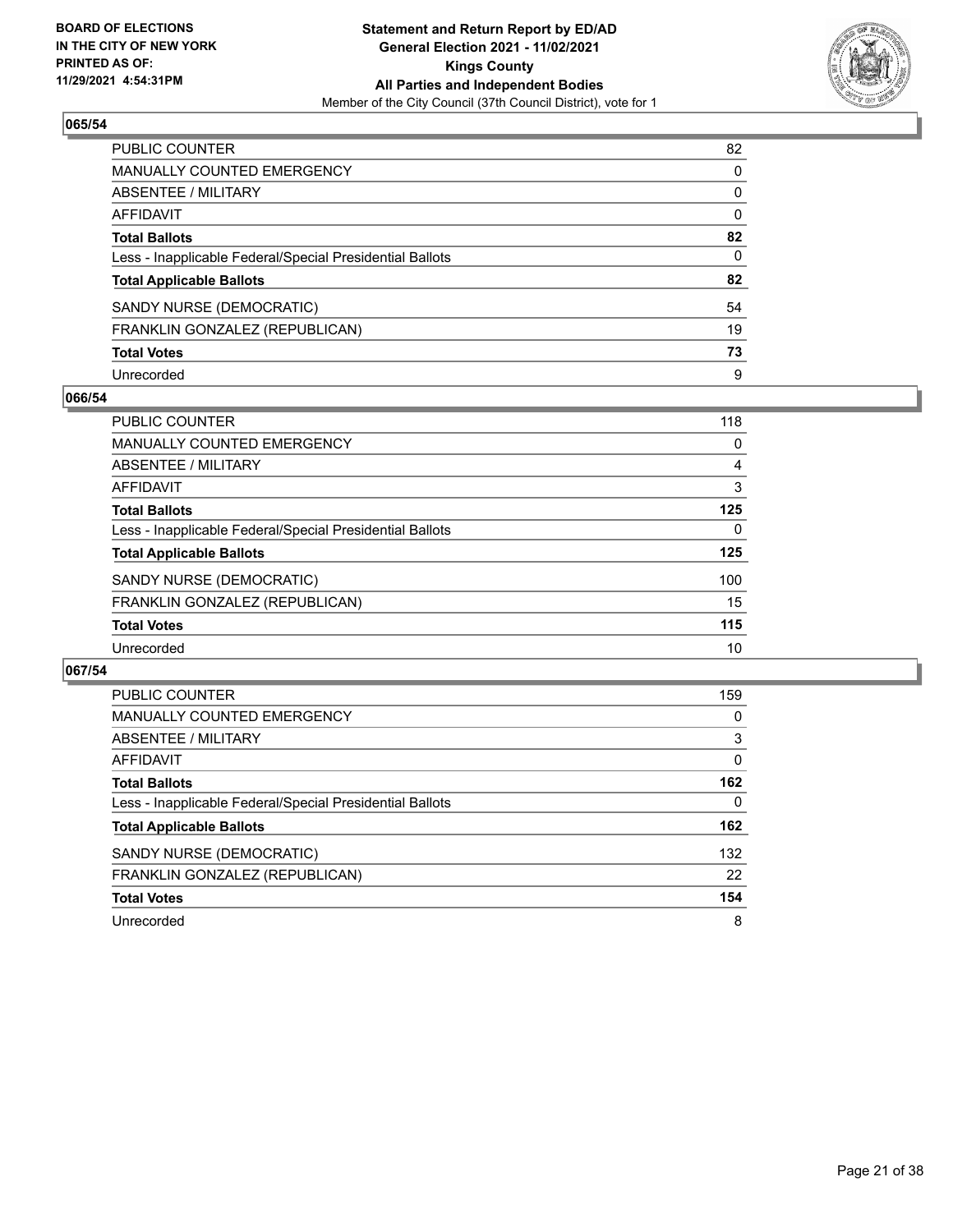

| PUBLIC COUNTER                                           | 122          |
|----------------------------------------------------------|--------------|
| MANUALLY COUNTED EMERGENCY                               | $\Omega$     |
| <b>ABSENTEE / MILITARY</b>                               | 3            |
| AFFIDAVIT                                                | $\mathbf{0}$ |
| <b>Total Ballots</b>                                     | 125          |
| Less - Inapplicable Federal/Special Presidential Ballots | $\mathbf{0}$ |
| <b>Total Applicable Ballots</b>                          | 125          |
| SANDY NURSE (DEMOCRATIC)                                 | 104          |
| FRANKLIN GONZALEZ (REPUBLICAN)                           | 13           |
| <b>Total Votes</b>                                       | 117          |
| Unrecorded                                               | 8            |

## **069/54**

| <b>PUBLIC COUNTER</b>                                    | 107 |
|----------------------------------------------------------|-----|
| MANUALLY COUNTED EMERGENCY                               | 0   |
| ABSENTEE / MILITARY                                      | 12  |
| AFFIDAVIT                                                | 0   |
| <b>Total Ballots</b>                                     | 119 |
| Less - Inapplicable Federal/Special Presidential Ballots | 0   |
| <b>Total Applicable Ballots</b>                          | 119 |
| SANDY NURSE (DEMOCRATIC)                                 | 93  |
| FRANKLIN GONZALEZ (REPUBLICAN)                           | 8   |
| UNATTRIBUTABLE WRITE-IN (WRITE-IN)                       |     |
| <b>Total Votes</b>                                       | 102 |
| Unrecorded                                               | 17  |

| PUBLIC COUNTER                                           | 71       |
|----------------------------------------------------------|----------|
| MANUALLY COUNTED EMERGENCY                               | 0        |
| ABSENTEE / MILITARY                                      | 3        |
| AFFIDAVIT                                                |          |
| <b>Total Ballots</b>                                     | 75       |
| Less - Inapplicable Federal/Special Presidential Ballots | $\Omega$ |
| <b>Total Applicable Ballots</b>                          | 75       |
| SANDY NURSE (DEMOCRATIC)                                 | 53       |
| FRANKLIN GONZALEZ (REPUBLICAN)                           | 9        |
| <b>Total Votes</b>                                       | 62       |
| Unrecorded                                               | 13       |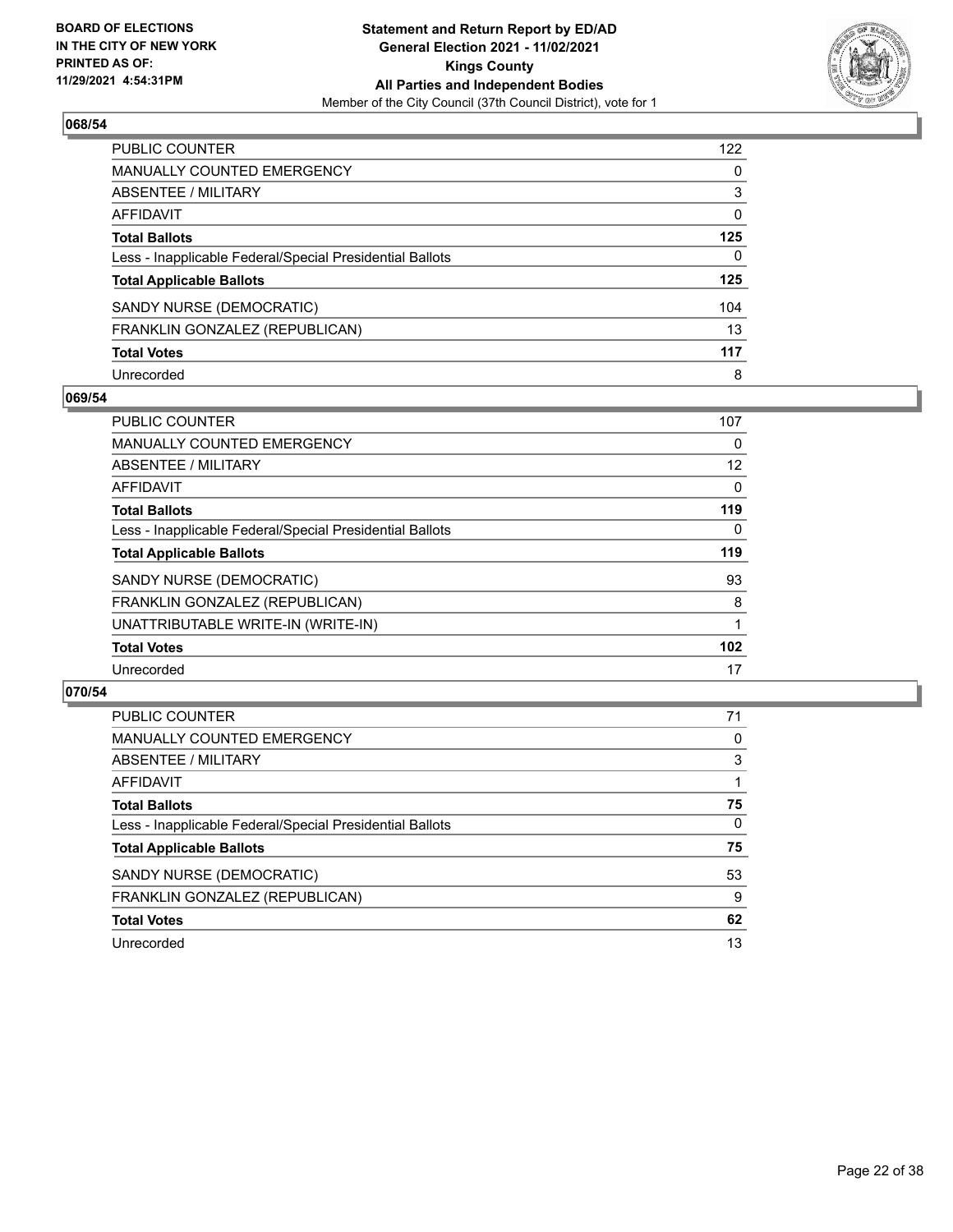

| PUBLIC COUNTER                                           | 64           |
|----------------------------------------------------------|--------------|
| MANUALLY COUNTED EMERGENCY                               | $\mathbf{0}$ |
| ABSENTEE / MILITARY                                      | 4            |
| AFFIDAVIT                                                | $\mathbf{0}$ |
| Total Ballots                                            | 68           |
| Less - Inapplicable Federal/Special Presidential Ballots | $\mathbf{0}$ |
| <b>Total Applicable Ballots</b>                          | 68           |
| SANDY NURSE (DEMOCRATIC)                                 | 55           |
| FRANKLIN GONZALEZ (REPUBLICAN)                           | 7            |
| <b>Total Votes</b>                                       | 62           |
| Unrecorded                                               | 6            |

## **073/54**

| <b>PUBLIC COUNTER</b>                                    | 126      |
|----------------------------------------------------------|----------|
| <b>MANUALLY COUNTED EMERGENCY</b>                        | 0        |
| ABSENTEE / MILITARY                                      |          |
| <b>AFFIDAVIT</b>                                         |          |
| <b>Total Ballots</b>                                     | 128      |
| Less - Inapplicable Federal/Special Presidential Ballots | $\Omega$ |
| <b>Total Applicable Ballots</b>                          | 128      |
| SANDY NURSE (DEMOCRATIC)                                 | 103      |
| FRANKLIN GONZALEZ (REPUBLICAN)                           | 11       |
| SAL LONG (WRITE-IN)                                      |          |
| <b>Total Votes</b>                                       | 115      |
| Unrecorded                                               | 13       |

| <b>PUBLIC COUNTER</b>                                    | 111            |
|----------------------------------------------------------|----------------|
| <b>MANUALLY COUNTED EMERGENCY</b>                        | 0              |
| ABSENTEE / MILITARY                                      | 14             |
| <b>AFFIDAVIT</b>                                         |                |
| <b>Total Ballots</b>                                     | 126            |
| Less - Inapplicable Federal/Special Presidential Ballots | $\Omega$       |
| <b>Total Applicable Ballots</b>                          | 126            |
| SANDY NURSE (DEMOCRATIC)                                 | 115            |
| FRANKLIN GONZALEZ (REPUBLICAN)                           | $\overline{7}$ |
| DARMA DIAZ (WRITE-IN)                                    |                |
| <b>Total Votes</b>                                       | 123            |
| Unrecorded                                               | 3              |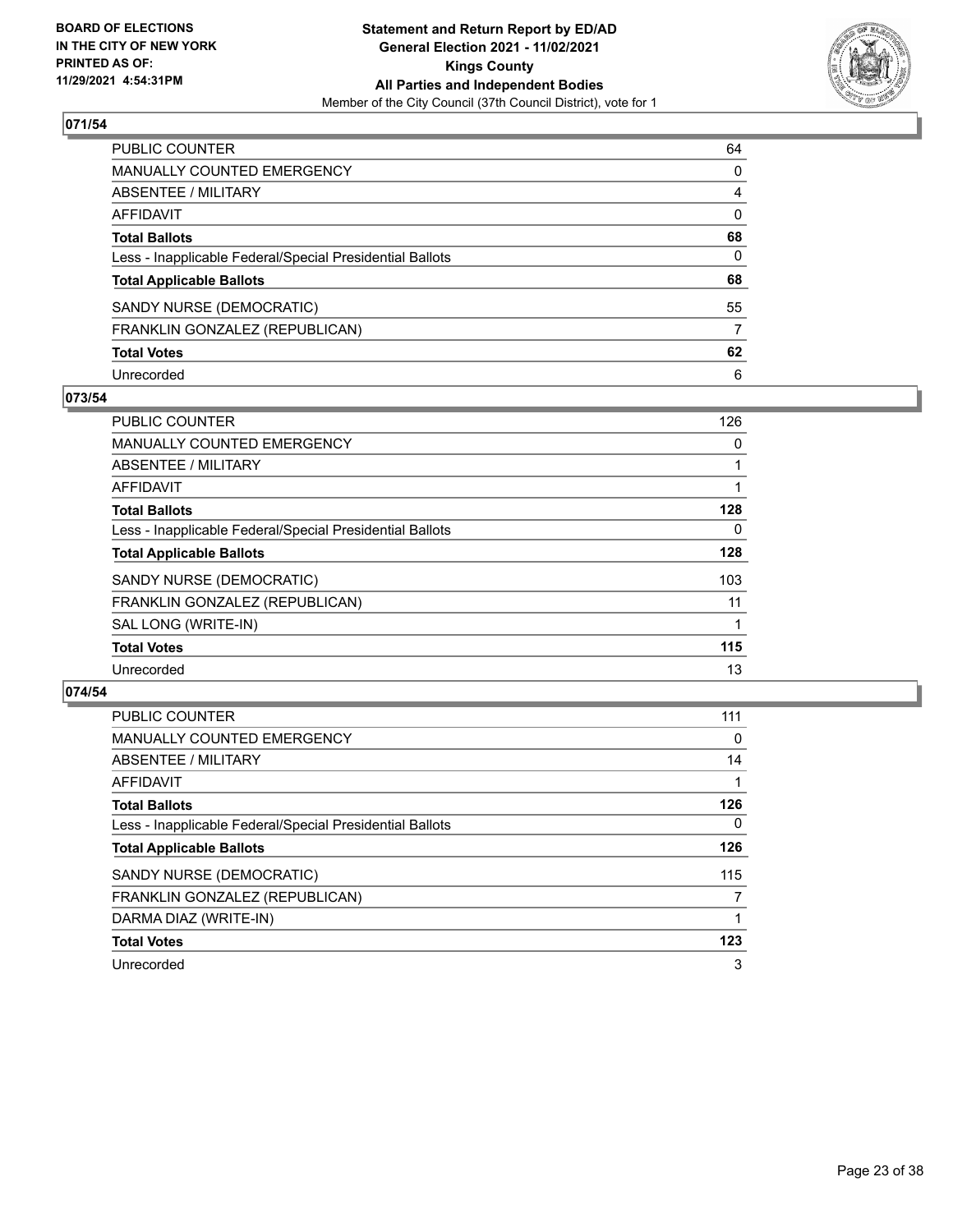

| <b>Total Votes</b>                                       | 0        |
|----------------------------------------------------------|----------|
| FRANKLIN GONZALEZ (REPUBLICAN)                           | 0        |
| SANDY NURSE (DEMOCRATIC)                                 | 0        |
| <b>Total Applicable Ballots</b>                          | 0        |
| Less - Inapplicable Federal/Special Presidential Ballots | 0        |
| <b>Total Ballots</b>                                     | 0        |
| AFFIDAVIT                                                | 0        |
| <b>ABSENTEE / MILITARY</b>                               | $\Omega$ |
| MANUALLY COUNTED EMERGENCY                               | 0        |
| PUBLIC COUNTER                                           | $\Omega$ |

#### **079/54**

| PUBLIC COUNTER                                           | 63 |
|----------------------------------------------------------|----|
| MANUALLY COUNTED EMERGENCY                               | 0  |
| <b>ABSENTEE / MILITARY</b>                               | 0  |
| AFFIDAVIT                                                | 0  |
| <b>Total Ballots</b>                                     | 63 |
| Less - Inapplicable Federal/Special Presidential Ballots | 0  |
| <b>Total Applicable Ballots</b>                          | 63 |
| SANDY NURSE (DEMOCRATIC)                                 | 48 |
| FRANKLIN GONZALEZ (REPUBLICAN)                           | 7  |
| <b>Total Votes</b>                                       | 55 |
| Unrecorded                                               | 8  |

| <b>PUBLIC COUNTER</b>                                    | 115            |
|----------------------------------------------------------|----------------|
| <b>MANUALLY COUNTED EMERGENCY</b>                        | 0              |
| ABSENTEE / MILITARY                                      | $\overline{7}$ |
| AFFIDAVIT                                                |                |
| <b>Total Ballots</b>                                     | 123            |
| Less - Inapplicable Federal/Special Presidential Ballots | $\Omega$       |
| <b>Total Applicable Ballots</b>                          | 123            |
| SANDY NURSE (DEMOCRATIC)                                 | 81             |
| FRANKLIN GONZALEZ (REPUBLICAN)                           | 27             |
| DARMA DIAZ (WRITE-IN)                                    | $\overline{2}$ |
| <b>Total Votes</b>                                       | 110            |
| Unrecorded                                               | 13             |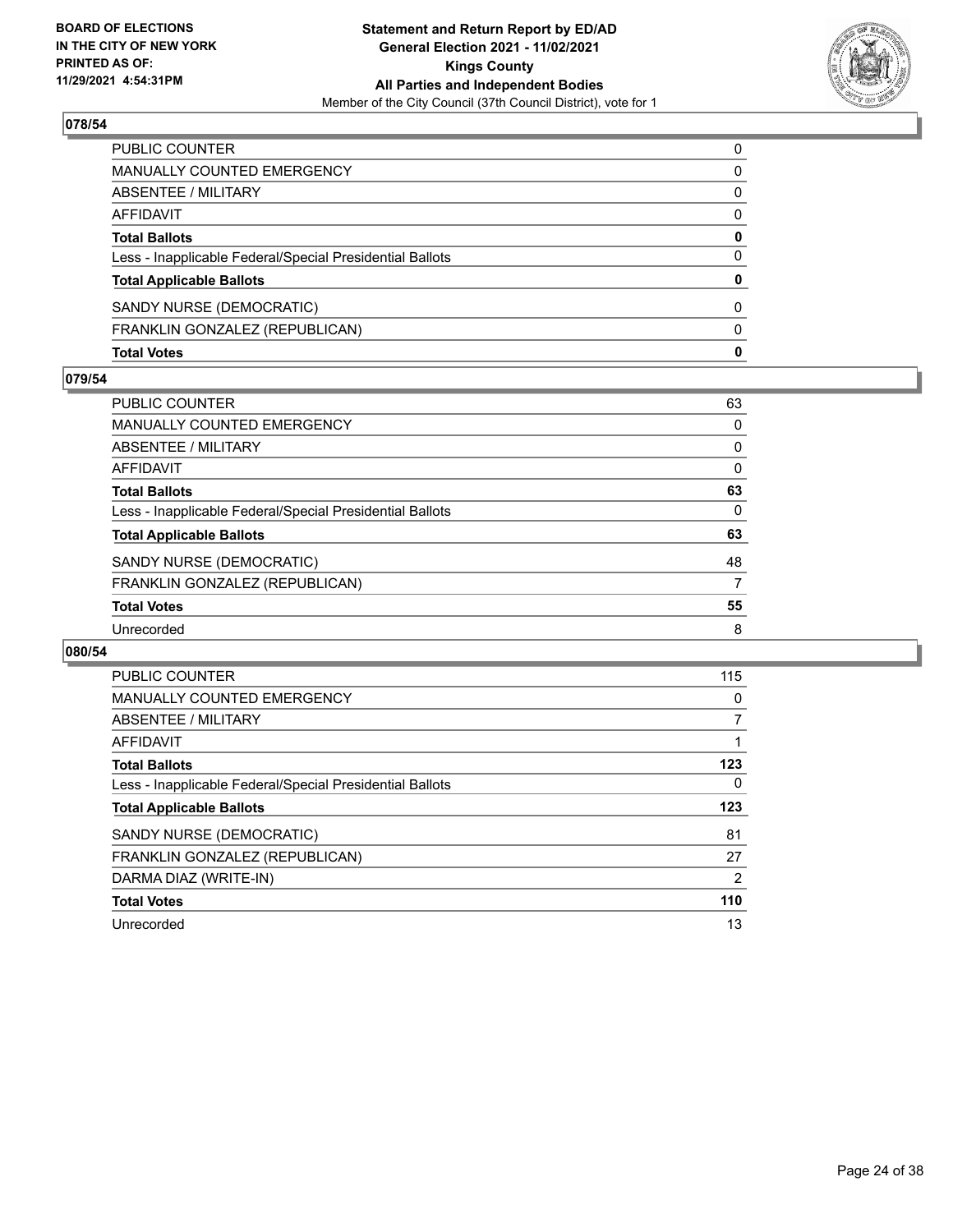

| PUBLIC COUNTER                                           | 95       |
|----------------------------------------------------------|----------|
| MANUALLY COUNTED EMERGENCY                               | $\Omega$ |
| ABSENTEE / MILITARY                                      | 6        |
| <b>AFFIDAVIT</b>                                         | $\Omega$ |
| <b>Total Ballots</b>                                     | 101      |
| Less - Inapplicable Federal/Special Presidential Ballots | 0        |
| <b>Total Applicable Ballots</b>                          | 101      |
| SANDY NURSE (DEMOCRATIC)                                 | 62       |
| FRANKLIN GONZALEZ (REPUBLICAN)                           | 25       |
| <b>Total Votes</b>                                       | 87       |
| Unrecorded                                               | 14       |

#### **082/54**

| <b>PUBLIC COUNTER</b>                                    | 90 |
|----------------------------------------------------------|----|
| <b>MANUALLY COUNTED EMERGENCY</b>                        | 0  |
| ABSENTEE / MILITARY                                      | 3  |
| AFFIDAVIT                                                | 2  |
| <b>Total Ballots</b>                                     | 95 |
| Less - Inapplicable Federal/Special Presidential Ballots | 0  |
| <b>Total Applicable Ballots</b>                          | 95 |
| SANDY NURSE (DEMOCRATIC)                                 | 66 |
| FRANKLIN GONZALEZ (REPUBLICAN)                           | 22 |
| <b>Total Votes</b>                                       | 88 |
| Unrecorded                                               |    |

| <b>PUBLIC COUNTER</b>                                    | 142 |
|----------------------------------------------------------|-----|
| <b>MANUALLY COUNTED EMERGENCY</b>                        | 0   |
| ABSENTEE / MILITARY                                      | 6   |
| <b>AFFIDAVIT</b>                                         | 3   |
| <b>Total Ballots</b>                                     | 151 |
| Less - Inapplicable Federal/Special Presidential Ballots | 0   |
| <b>Total Applicable Ballots</b>                          | 151 |
| SANDY NURSE (DEMOCRATIC)                                 | 112 |
| FRANKLIN GONZALEZ (REPUBLICAN)                           | 19  |
| <b>Total Votes</b>                                       | 131 |
| Unrecorded                                               | 20  |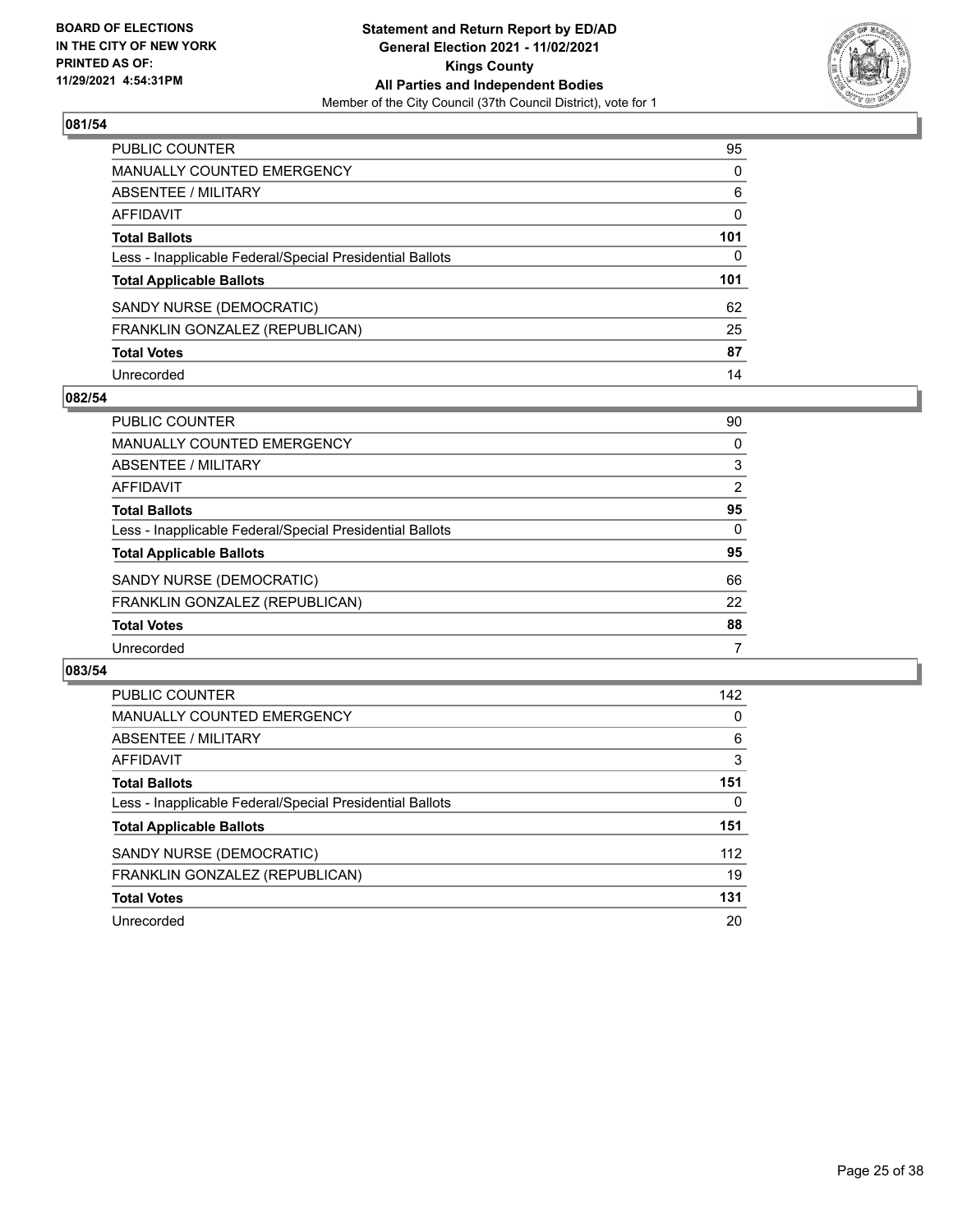

| PUBLIC COUNTER                                           | 103             |
|----------------------------------------------------------|-----------------|
| <b>MANUALLY COUNTED EMERGENCY</b>                        | 0               |
| ABSENTEE / MILITARY                                      | 2               |
| AFFIDAVIT                                                | 2               |
| <b>Total Ballots</b>                                     | 107             |
| Less - Inapplicable Federal/Special Presidential Ballots | 0               |
| <b>Total Applicable Ballots</b>                          | 107             |
| SANDY NURSE (DEMOCRATIC)                                 | 84              |
| FRANKLIN GONZALEZ (REPUBLICAN)                           | 12 <sup>2</sup> |
| <b>Total Votes</b>                                       | 96              |
| Unrecorded                                               | 11              |

## **086/54**

| <b>PUBLIC COUNTER</b>                                    | 106      |
|----------------------------------------------------------|----------|
| MANUALLY COUNTED EMERGENCY                               | 0        |
| ABSENTEE / MILITARY                                      | 2        |
| AFFIDAVIT                                                |          |
| <b>Total Ballots</b>                                     | 109      |
| Less - Inapplicable Federal/Special Presidential Ballots | $\Omega$ |
| <b>Total Applicable Ballots</b>                          | 109      |
| SANDY NURSE (DEMOCRATIC)                                 | 77       |
| FRANKLIN GONZALEZ (REPUBLICAN)                           | 19       |
| <b>Total Votes</b>                                       | 96       |
| Unrecorded                                               | 13       |

| PUBLIC COUNTER                                           | 74       |
|----------------------------------------------------------|----------|
| <b>MANUALLY COUNTED EMERGENCY</b>                        | 0        |
| ABSENTEE / MILITARY                                      | 5        |
| <b>AFFIDAVIT</b>                                         | $\Omega$ |
| <b>Total Ballots</b>                                     | 79       |
| Less - Inapplicable Federal/Special Presidential Ballots | $\Omega$ |
| <b>Total Applicable Ballots</b>                          | 79       |
| SANDY NURSE (DEMOCRATIC)                                 | 66       |
|                                                          |          |
| FRANKLIN GONZALEZ (REPUBLICAN)                           | 7        |
| <b>Total Votes</b>                                       | 73       |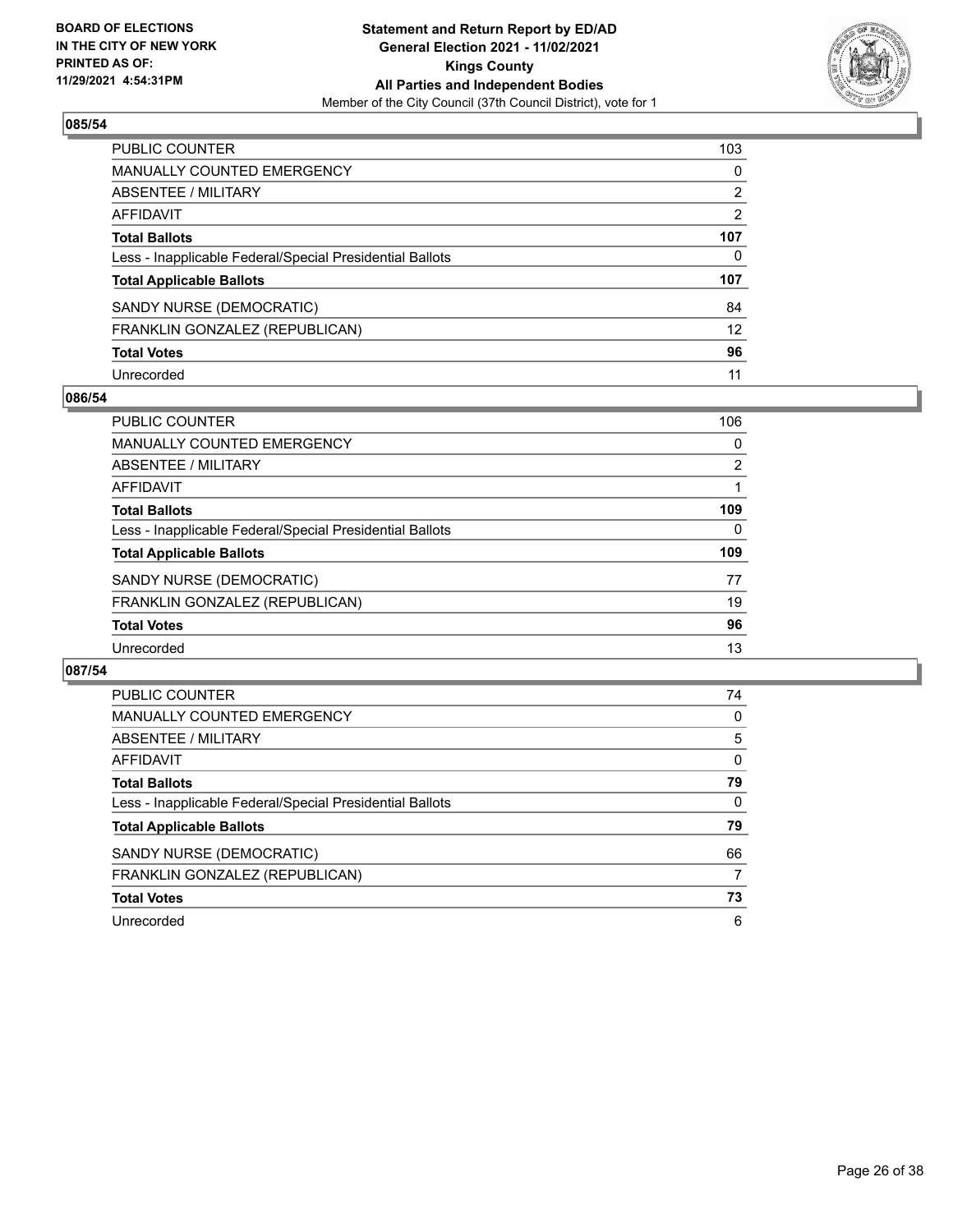

| PUBLIC COUNTER                                           | 133 |
|----------------------------------------------------------|-----|
| <b>MANUALLY COUNTED EMERGENCY</b>                        | 0   |
| ABSENTEE / MILITARY                                      | 4   |
| <b>AFFIDAVIT</b>                                         |     |
| <b>Total Ballots</b>                                     | 138 |
| Less - Inapplicable Federal/Special Presidential Ballots | 0   |
| <b>Total Applicable Ballots</b>                          | 138 |
| SANDY NURSE (DEMOCRATIC)                                 | 119 |
| FRANKLIN GONZALEZ (REPUBLICAN)                           | 5   |
| <b>Total Votes</b>                                       | 124 |
| Unrecorded                                               | 14  |

| PUBLIC COUNTER                                           | 126            |
|----------------------------------------------------------|----------------|
| <b>MANUALLY COUNTED EMERGENCY</b>                        | $\Omega$       |
| ABSENTEE / MILITARY                                      | 5              |
| AFFIDAVIT                                                | $\overline{2}$ |
| <b>Total Ballots</b>                                     | 133            |
| Less - Inapplicable Federal/Special Presidential Ballots | 0              |
| <b>Total Applicable Ballots</b>                          | 133            |
| SANDY NURSE (DEMOCRATIC)                                 | 118            |
| FRANKLIN GONZALEZ (REPUBLICAN)                           | 7              |
| <b>Total Votes</b>                                       | 125            |
| Unrecorded                                               | 8              |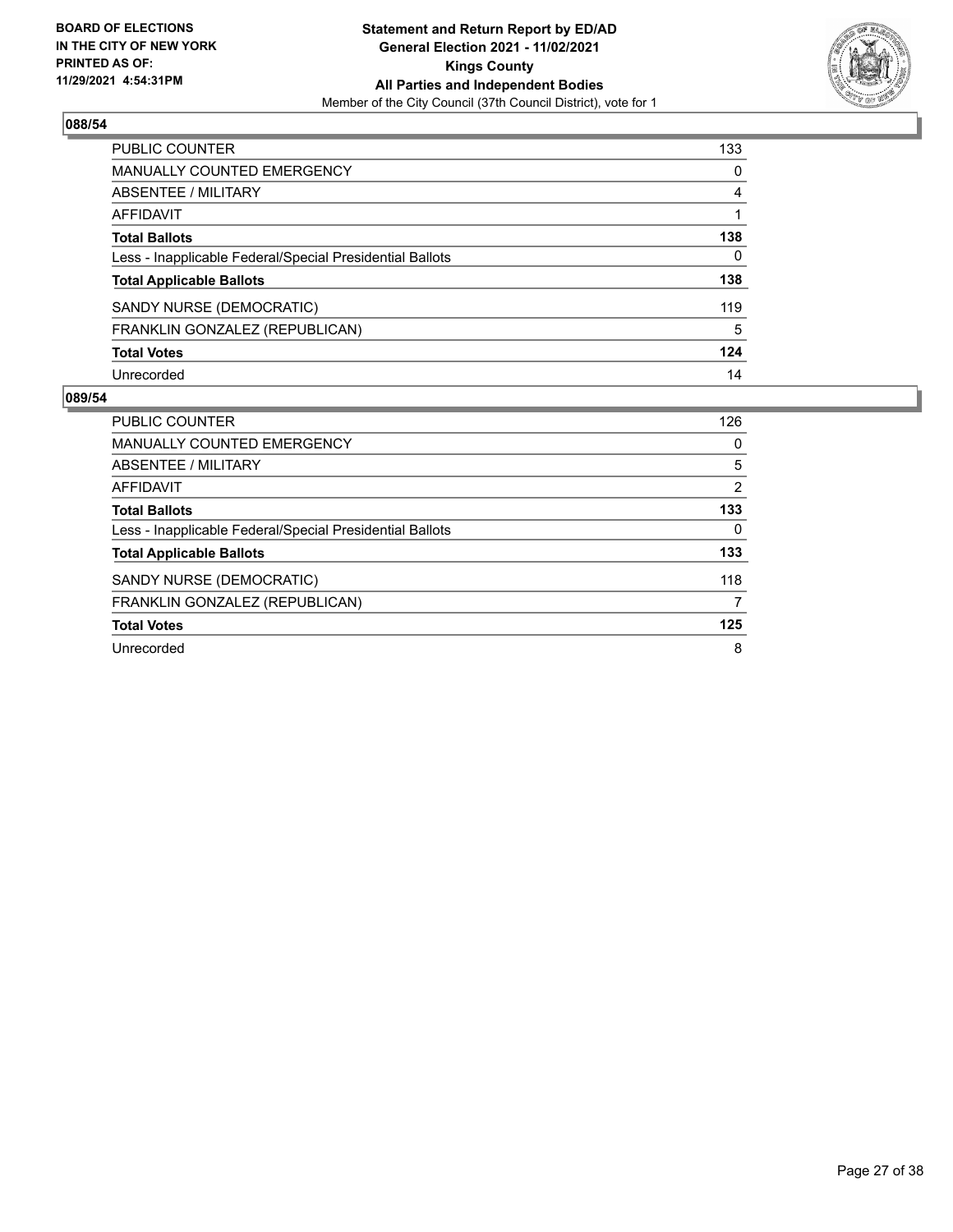

| PUBLIC COUNTER                                           | 120   |
|----------------------------------------------------------|-------|
| <b>MANUALLY COUNTED EMERGENCY</b>                        | 0     |
| <b>ABSENTEE / MILITARY</b>                               | 2     |
| <b>AFFIDAVIT</b>                                         |       |
| <b>Total Ballots</b>                                     | 123   |
| Less - Inapplicable Federal/Special Presidential Ballots | 0     |
| <b>Total Applicable Ballots</b>                          | 123   |
| SANDY NURSE (DEMOCRATIC)                                 | 106   |
| FRANKLIN GONZALEZ (REPUBLICAN)                           | 6     |
| <b>Total Votes</b>                                       | $112$ |
| Unrecorded                                               | 11    |

## **014/55**

| <b>PUBLIC COUNTER</b>                                    | 111 |
|----------------------------------------------------------|-----|
| <b>MANUALLY COUNTED EMERGENCY</b>                        | 0   |
| ABSENTEE / MILITARY                                      | 5   |
| AFFIDAVIT                                                |     |
| <b>Total Ballots</b>                                     | 117 |
| Less - Inapplicable Federal/Special Presidential Ballots | 0   |
| <b>Total Applicable Ballots</b>                          | 117 |
| SANDY NURSE (DEMOCRATIC)                                 | 105 |
| FRANKLIN GONZALEZ (REPUBLICAN)                           | 5   |
| <b>Total Votes</b>                                       | 110 |
| Unrecorded                                               |     |

| <b>PUBLIC COUNTER</b>                                    | 127      |
|----------------------------------------------------------|----------|
| <b>MANUALLY COUNTED EMERGENCY</b>                        | 0        |
| ABSENTEE / MILITARY                                      | 5        |
| <b>AFFIDAVIT</b>                                         | $\Omega$ |
| <b>Total Ballots</b>                                     | 132      |
| Less - Inapplicable Federal/Special Presidential Ballots | 0        |
| <b>Total Applicable Ballots</b>                          | 132      |
| SANDY NURSE (DEMOCRATIC)                                 | 116      |
| FRANKLIN GONZALEZ (REPUBLICAN)                           | 11       |
| <b>Total Votes</b>                                       | 127      |
| Unrecorded                                               | 5        |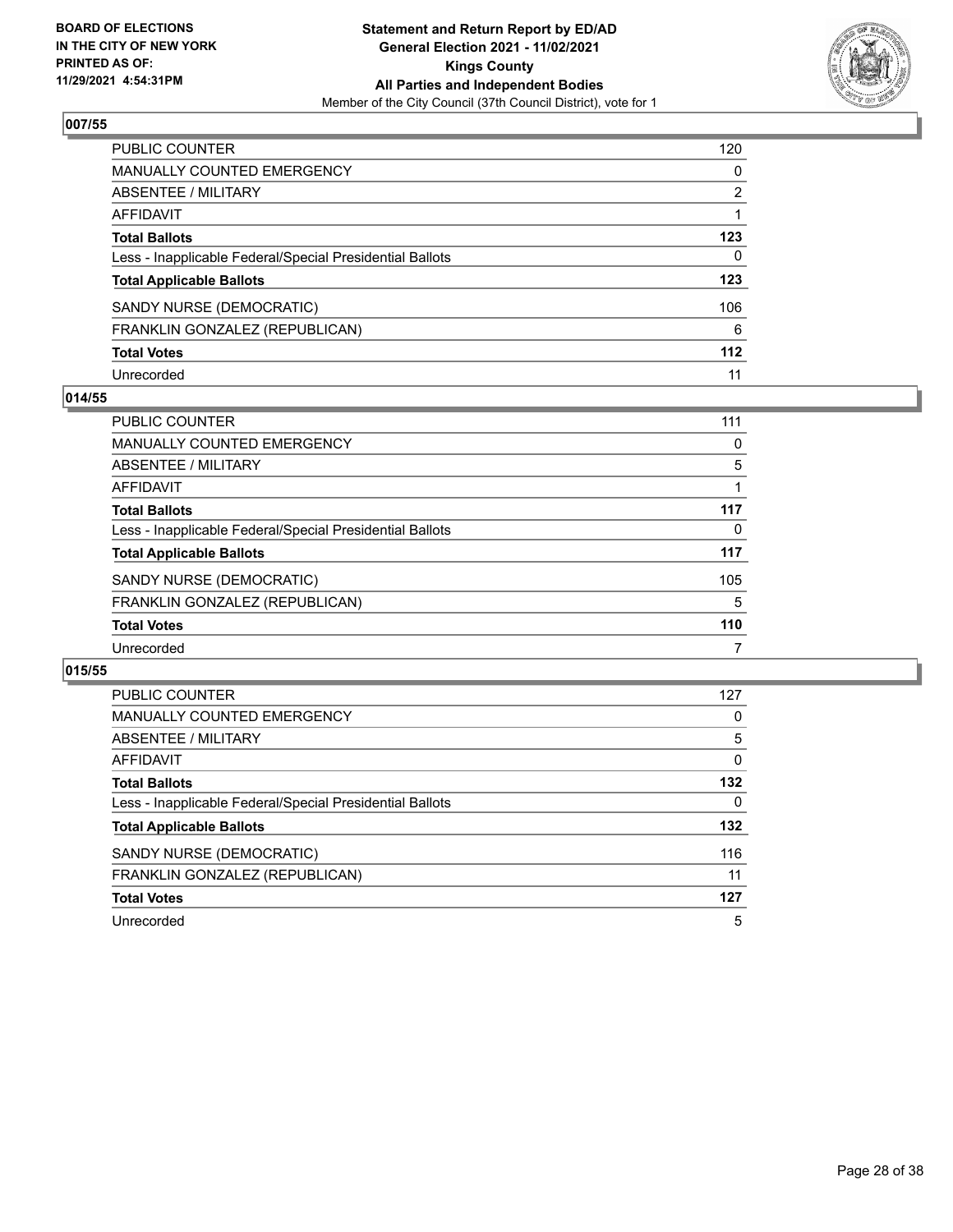

| PUBLIC COUNTER                                           | 179          |
|----------------------------------------------------------|--------------|
| <b>MANUALLY COUNTED EMERGENCY</b>                        | 0            |
| ABSENTEE / MILITARY                                      | 4            |
| <b>AFFIDAVIT</b>                                         | 0            |
| <b>Total Ballots</b>                                     | 183          |
| Less - Inapplicable Federal/Special Presidential Ballots | $\mathbf{0}$ |
| <b>Total Applicable Ballots</b>                          | 183          |
| SANDY NURSE (DEMOCRATIC)                                 | 152          |
| FRANKLIN GONZALEZ (REPUBLICAN)                           | 14           |
| <b>Total Votes</b>                                       | 166          |
| Unrecorded                                               | 17           |

## **017/55**

| <b>PUBLIC COUNTER</b>                                    | 88       |
|----------------------------------------------------------|----------|
| <b>MANUALLY COUNTED EMERGENCY</b>                        | $\Omega$ |
| ABSENTEE / MILITARY                                      |          |
| AFFIDAVIT                                                |          |
| <b>Total Ballots</b>                                     | 90       |
| Less - Inapplicable Federal/Special Presidential Ballots | 0        |
| <b>Total Applicable Ballots</b>                          | 90       |
| SANDY NURSE (DEMOCRATIC)                                 | 77       |
| FRANKLIN GONZALEZ (REPUBLICAN)                           | 5        |
| <b>Total Votes</b>                                       | 82       |
| Unrecorded                                               | 8        |

| PUBLIC COUNTER                                           | 177      |
|----------------------------------------------------------|----------|
| <b>MANUALLY COUNTED EMERGENCY</b>                        | 0        |
| ABSENTEE / MILITARY                                      | 6        |
| <b>AFFIDAVIT</b>                                         | $\Omega$ |
| <b>Total Ballots</b>                                     | 183      |
| Less - Inapplicable Federal/Special Presidential Ballots | 0        |
| <b>Total Applicable Ballots</b>                          | 183      |
| SANDY NURSE (DEMOCRATIC)                                 | 159      |
| FRANKLIN GONZALEZ (REPUBLICAN)                           | 8        |
| <b>Total Votes</b>                                       | 167      |
| Unrecorded                                               | 16       |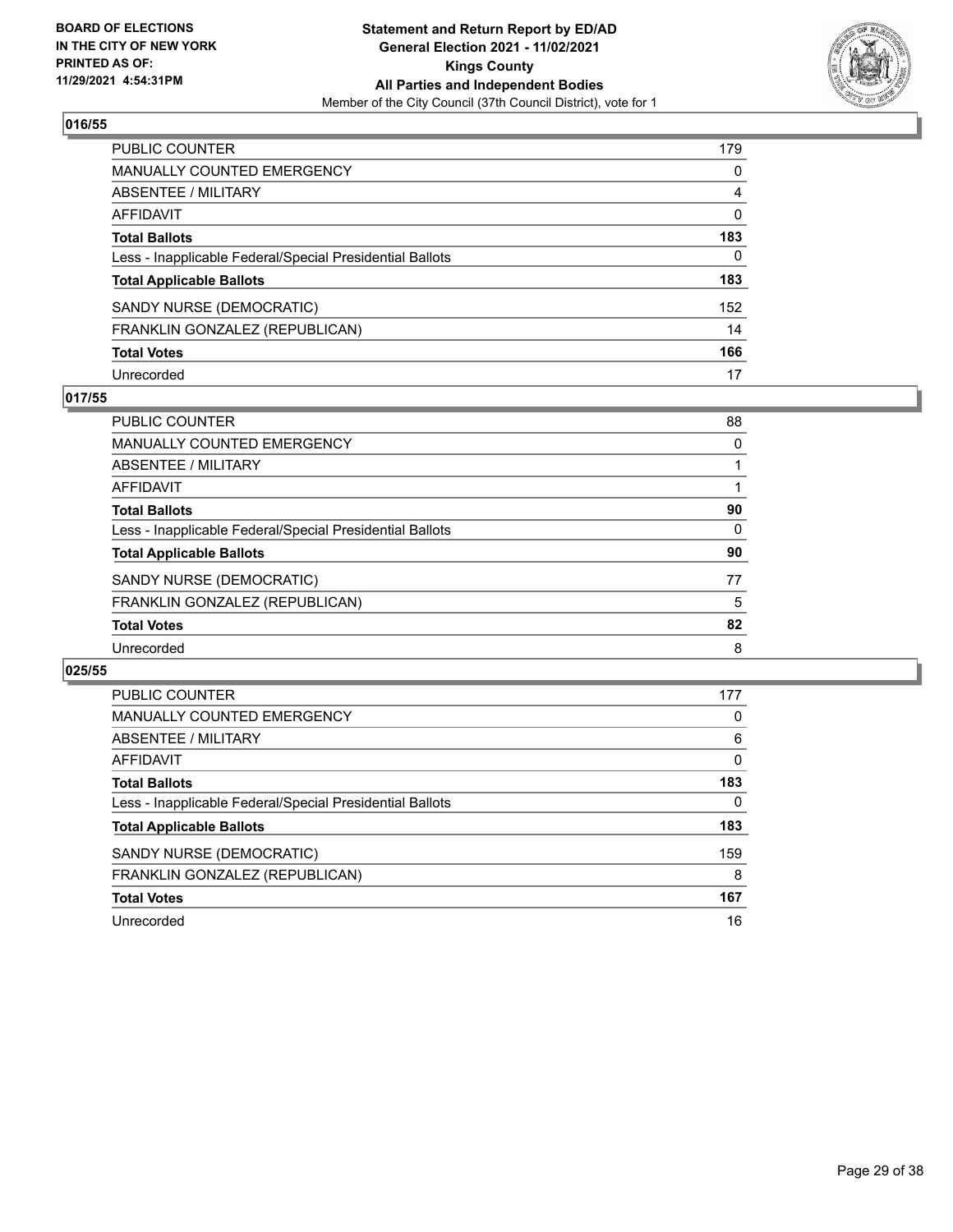

| PUBLIC COUNTER                                           | 47       |
|----------------------------------------------------------|----------|
| <b>MANUALLY COUNTED EMERGENCY</b>                        | 0        |
| <b>ABSENTEE / MILITARY</b>                               | 4        |
| <b>AFFIDAVIT</b>                                         | $\Omega$ |
| <b>Total Ballots</b>                                     | 51       |
| Less - Inapplicable Federal/Special Presidential Ballots | 0        |
| <b>Total Applicable Ballots</b>                          | 51       |
| SANDY NURSE (DEMOCRATIC)                                 | 41       |
| FRANKLIN GONZALEZ (REPUBLICAN)                           | 5        |
| <b>Total Votes</b>                                       | 46       |
| Unrecorded                                               | 5        |

## **027/55**

| <b>PUBLIC COUNTER</b>                                    | 92       |
|----------------------------------------------------------|----------|
| <b>MANUALLY COUNTED EMERGENCY</b>                        | 0        |
| ABSENTEE / MILITARY                                      | 5        |
| AFFIDAVIT                                                | $\Omega$ |
| <b>Total Ballots</b>                                     | 97       |
| Less - Inapplicable Federal/Special Presidential Ballots | 0        |
| <b>Total Applicable Ballots</b>                          | 97       |
| SANDY NURSE (DEMOCRATIC)                                 | 74       |
| FRANKLIN GONZALEZ (REPUBLICAN)                           | 11       |
| <b>Total Votes</b>                                       | 85       |
| Unrecorded                                               | 12       |

| PUBLIC COUNTER                                           | 60 |
|----------------------------------------------------------|----|
| <b>MANUALLY COUNTED EMERGENCY</b>                        | 0  |
| ABSENTEE / MILITARY                                      | 4  |
| <b>AFFIDAVIT</b>                                         |    |
| <b>Total Ballots</b>                                     | 65 |
| Less - Inapplicable Federal/Special Presidential Ballots | 0  |
| <b>Total Applicable Ballots</b>                          | 65 |
| SANDY NURSE (DEMOCRATIC)                                 | 50 |
| FRANKLIN GONZALEZ (REPUBLICAN)                           | 4  |
| <b>Total Votes</b>                                       | 54 |
| Unrecorded                                               | 11 |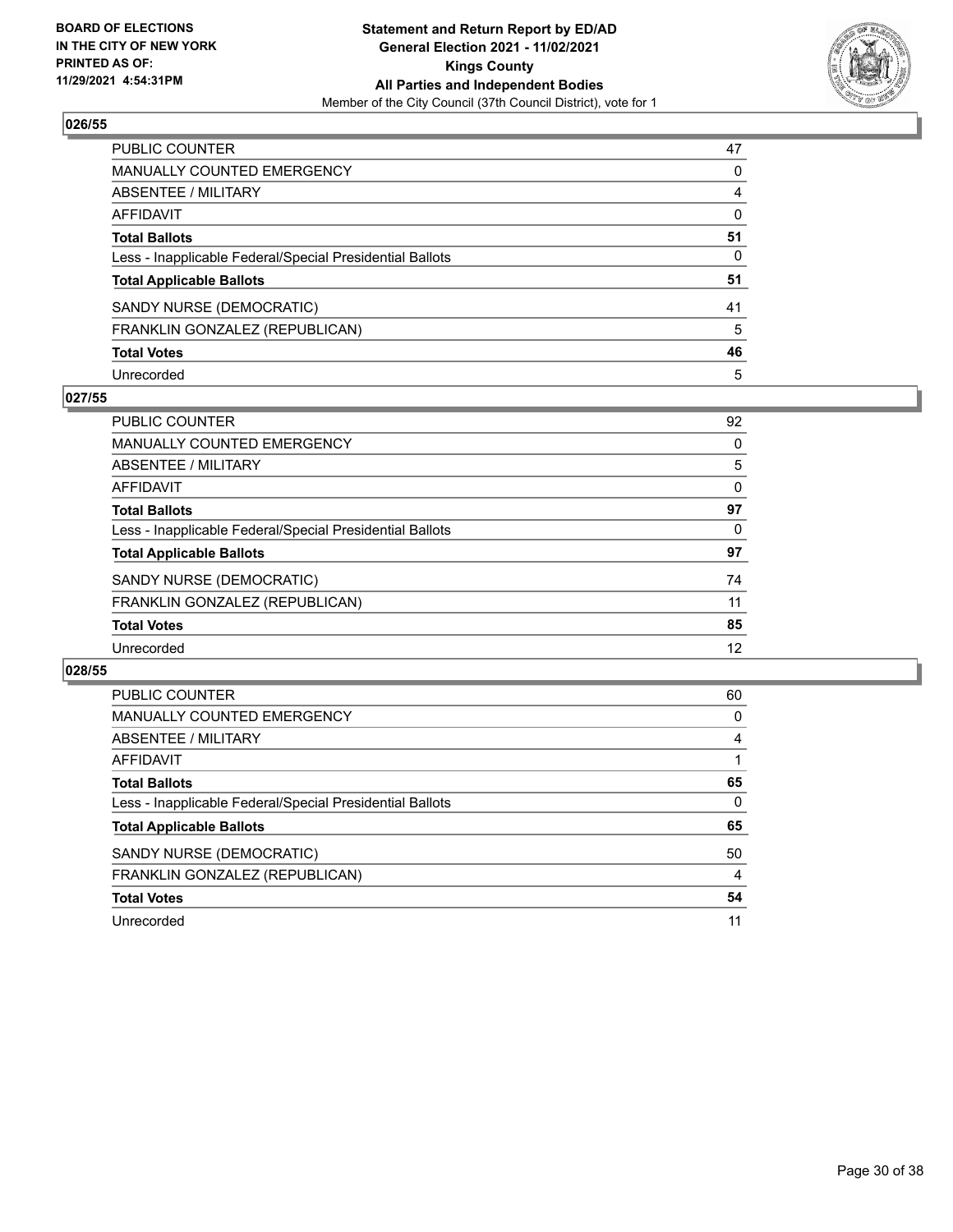

| PUBLIC COUNTER                                           | 45       |
|----------------------------------------------------------|----------|
| <b>MANUALLY COUNTED EMERGENCY</b>                        | 0        |
| ABSENTEE / MILITARY                                      | 4        |
| AFFIDAVIT                                                |          |
| <b>Total Ballots</b>                                     | 50       |
| Less - Inapplicable Federal/Special Presidential Ballots | 0        |
| <b>Total Applicable Ballots</b>                          | 50       |
| SANDY NURSE (DEMOCRATIC)                                 | 47       |
| FRANKLIN GONZALEZ (REPUBLICAN)                           | $\Omega$ |
| <b>Total Votes</b>                                       | 47       |
| Unrecorded                                               | 3        |

## **037/55**

| <b>PUBLIC COUNTER</b>                                    | 65       |
|----------------------------------------------------------|----------|
| <b>MANUALLY COUNTED EMERGENCY</b>                        | $\Omega$ |
| ABSENTEE / MILITARY                                      | 3        |
| AFFIDAVIT                                                |          |
| <b>Total Ballots</b>                                     | 69       |
| Less - Inapplicable Federal/Special Presidential Ballots | 0        |
| <b>Total Applicable Ballots</b>                          | 69       |
| SANDY NURSE (DEMOCRATIC)                                 | 54       |
| FRANKLIN GONZALEZ (REPUBLICAN)                           | 8        |
| <b>Total Votes</b>                                       | 62       |
| Unrecorded                                               | 7        |

| PUBLIC COUNTER                                           | 62       |
|----------------------------------------------------------|----------|
| <b>MANUALLY COUNTED EMERGENCY</b>                        | $\Omega$ |
| ABSENTEE / MILITARY                                      |          |
| <b>AFFIDAVIT</b>                                         | $\Omega$ |
| <b>Total Ballots</b>                                     | 63       |
| Less - Inapplicable Federal/Special Presidential Ballots | 0        |
| <b>Total Applicable Ballots</b>                          | 63       |
| SANDY NURSE (DEMOCRATIC)                                 | 52       |
| FRANKLIN GONZALEZ (REPUBLICAN)                           | 4        |
| <b>Total Votes</b>                                       | 56       |
| Unrecorded                                               |          |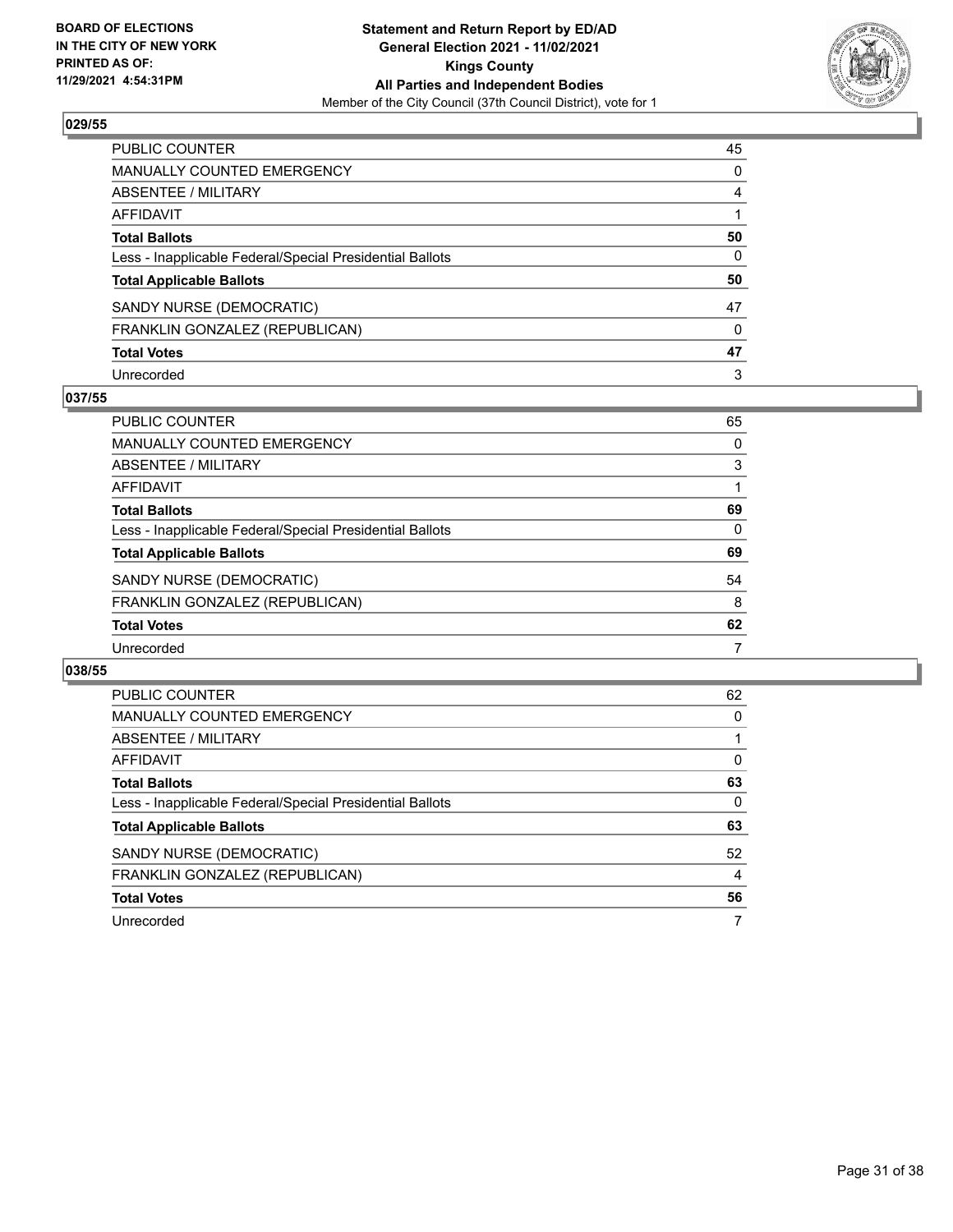

| PUBLIC COUNTER                                           |          |
|----------------------------------------------------------|----------|
| MANUALLY COUNTED EMERGENCY                               | 0        |
| ABSENTEE / MILITARY                                      | $\Omega$ |
| AFFIDAVIT                                                | $\Omega$ |
| <b>Total Ballots</b>                                     |          |
| Less - Inapplicable Federal/Special Presidential Ballots | 0        |
| <b>Total Applicable Ballots</b>                          |          |
| SANDY NURSE (DEMOCRATIC)                                 | $\Omega$ |
| FRANKLIN GONZALEZ (REPUBLICAN)                           | $\Omega$ |
| <b>Total Votes</b>                                       | 0        |
| Unrecorded                                               |          |

#### **040/55**

| PUBLIC COUNTER                                           | 24       |
|----------------------------------------------------------|----------|
| <b>MANUALLY COUNTED EMERGENCY</b>                        | $\Omega$ |
| ABSENTEE / MILITARY                                      | 10       |
| AFFIDAVIT                                                |          |
| <b>Total Ballots</b>                                     | 35       |
| Less - Inapplicable Federal/Special Presidential Ballots | $\Omega$ |
| <b>Total Applicable Ballots</b>                          | 35       |
| SANDY NURSE (DEMOCRATIC)                                 | 25       |
| FRANKLIN GONZALEZ (REPUBLICAN)                           | 7        |
| <b>Total Votes</b>                                       | 32       |
| Unrecorded                                               | 3        |

#### **041/55**

| PUBLIC COUNTER                                           | 55 |
|----------------------------------------------------------|----|
| <b>MANUALLY COUNTED EMERGENCY</b>                        | 0  |
| ABSENTEE / MILITARY                                      | 1  |
| AFFIDAVIT                                                | 0  |
| <b>Total Ballots</b>                                     | 56 |
| Less - Inapplicable Federal/Special Presidential Ballots | 0  |
| <b>Total Applicable Ballots</b>                          | 56 |
| SANDY NURSE (DEMOCRATIC)                                 | 45 |
| FRANKLIN GONZALEZ (REPUBLICAN)                           | 6  |
| <b>Total Votes</b>                                       | 51 |
| Unrecorded                                               | 5  |
| COMPINED into: 050/55                                    |    |

## **042/55 COMBINED into: 050/55**

**043/55 COMBINED into: 040/55**

**044/55 COMBINED into: 040/55**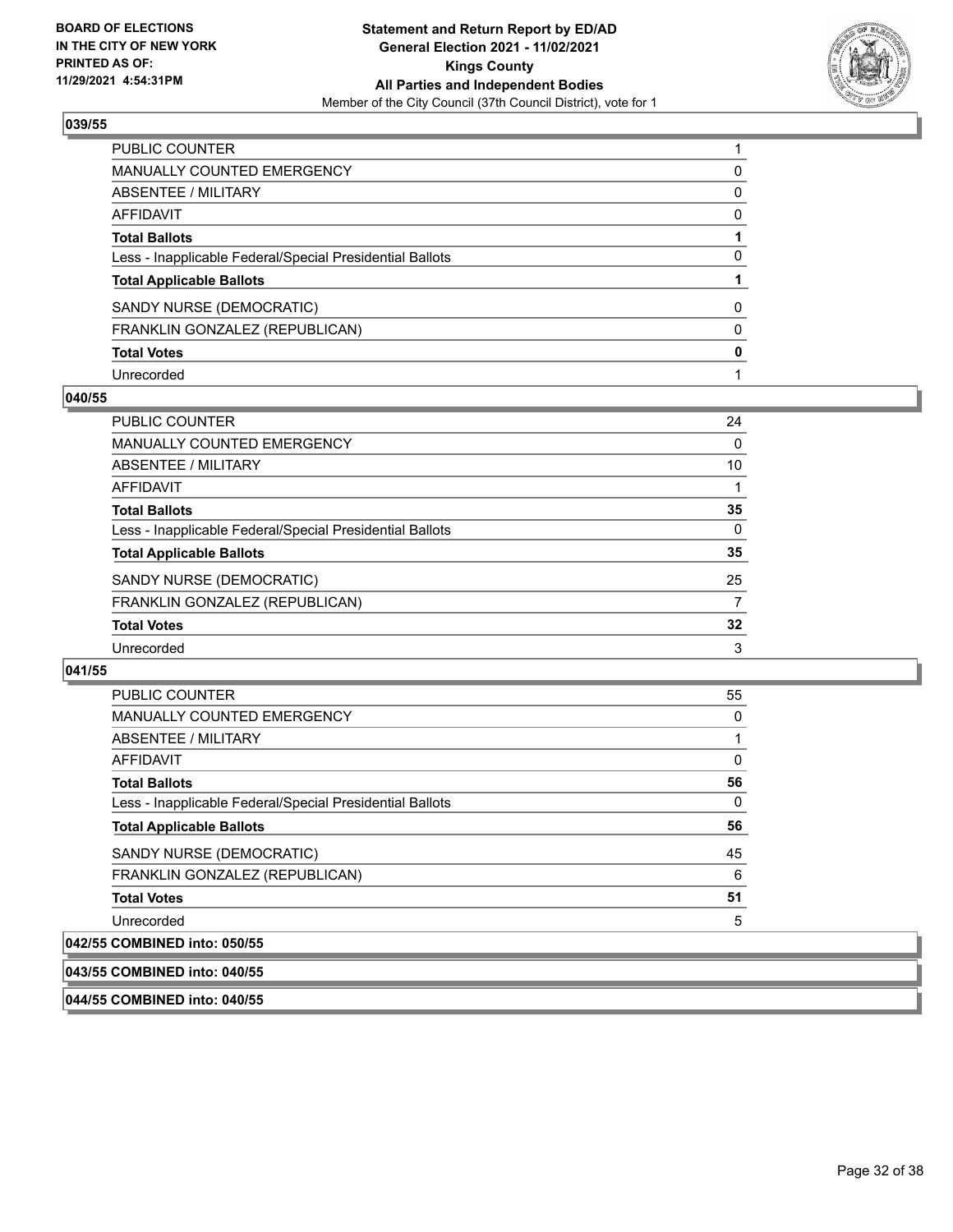

| PUBLIC COUNTER                                           | 110          |
|----------------------------------------------------------|--------------|
| MANUALLY COUNTED EMERGENCY                               | $\mathbf{0}$ |
| <b>ABSENTEE / MILITARY</b>                               | 6            |
| <b>AFFIDAVIT</b>                                         | $\mathbf{0}$ |
| <b>Total Ballots</b>                                     | 116          |
| Less - Inapplicable Federal/Special Presidential Ballots | $\mathbf{0}$ |
| <b>Total Applicable Ballots</b>                          | 116          |
| SANDY NURSE (DEMOCRATIC)                                 | 91           |
| FRANKLIN GONZALEZ (REPUBLICAN)                           | 14           |
| <b>Total Votes</b>                                       | 105          |
| Unrecorded                                               | 11           |

## **046/55**

| <b>PUBLIC COUNTER</b>                                    | 159      |
|----------------------------------------------------------|----------|
| <b>MANUALLY COUNTED EMERGENCY</b>                        | $\Omega$ |
| ABSENTEE / MILITARY                                      |          |
| AFFIDAVIT                                                |          |
| <b>Total Ballots</b>                                     | 167      |
| Less - Inapplicable Federal/Special Presidential Ballots | 0        |
| <b>Total Applicable Ballots</b>                          | 167      |
| SANDY NURSE (DEMOCRATIC)                                 | 130      |
| FRANKLIN GONZALEZ (REPUBLICAN)                           | 20       |
| <b>Total Votes</b>                                       | 150      |
| Unrecorded                                               | 17       |

| PUBLIC COUNTER                                           | 60       |
|----------------------------------------------------------|----------|
| MANUALLY COUNTED EMERGENCY                               | $\Omega$ |
| ABSENTEE / MILITARY                                      | $\Omega$ |
| <b>AFFIDAVIT</b>                                         |          |
| <b>Total Ballots</b>                                     | 61       |
| Less - Inapplicable Federal/Special Presidential Ballots | 0        |
| <b>Total Applicable Ballots</b>                          | 61       |
| SANDY NURSE (DEMOCRATIC)                                 | 51       |
| FRANKLIN GONZALEZ (REPUBLICAN)                           | 2        |
| <b>Total Votes</b>                                       | 53       |
|                                                          |          |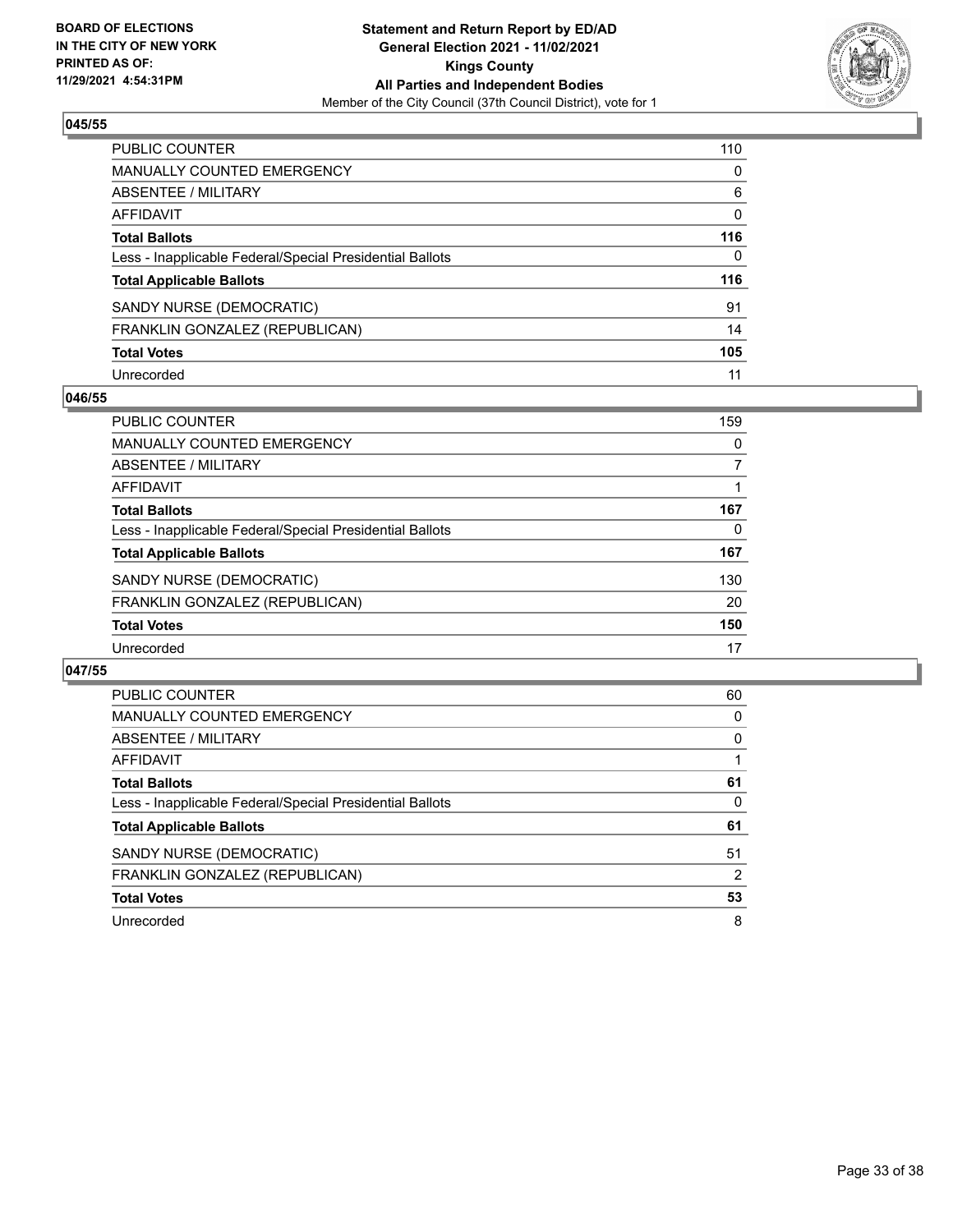

| PUBLIC COUNTER                                           | 132          |
|----------------------------------------------------------|--------------|
| <b>MANUALLY COUNTED EMERGENCY</b>                        | $\mathbf{0}$ |
| <b>ABSENTEE / MILITARY</b>                               | 9            |
| <b>AFFIDAVIT</b>                                         | $\mathbf{0}$ |
| <b>Total Ballots</b>                                     | 141          |
| Less - Inapplicable Federal/Special Presidential Ballots | 0            |
| <b>Total Applicable Ballots</b>                          | 141          |
| SANDY NURSE (DEMOCRATIC)                                 | 112          |
| FRANKLIN GONZALEZ (REPUBLICAN)                           | 10           |
| <b>Total Votes</b>                                       | 122          |
| Unrecorded                                               | 19           |

#### **049/55**

| PUBLIC COUNTER                                           | 131 |
|----------------------------------------------------------|-----|
| <b>MANUALLY COUNTED EMERGENCY</b>                        | 0   |
| ABSENTEE / MILITARY                                      | 0   |
| AFFIDAVIT                                                | 0   |
| <b>Total Ballots</b>                                     | 131 |
| Less - Inapplicable Federal/Special Presidential Ballots | 0   |
| <b>Total Applicable Ballots</b>                          | 131 |
| SANDY NURSE (DEMOCRATIC)                                 | 103 |
| FRANKLIN GONZALEZ (REPUBLICAN)                           | 15  |
| <b>Total Votes</b>                                       | 118 |
| Unrecorded                                               | 13  |

| PUBLIC COUNTER                                           | 44       |
|----------------------------------------------------------|----------|
| <b>MANUALLY COUNTED EMERGENCY</b>                        | 0        |
| ABSENTEE / MILITARY                                      | $\Omega$ |
| <b>AFFIDAVIT</b>                                         | $\Omega$ |
| <b>Total Ballots</b>                                     | 44       |
| Less - Inapplicable Federal/Special Presidential Ballots | $\Omega$ |
| <b>Total Applicable Ballots</b>                          | 44       |
| SANDY NURSE (DEMOCRATIC)                                 | 34       |
| FRANKLIN GONZALEZ (REPUBLICAN)                           | 2        |
| <b>Total Votes</b>                                       | 36       |
| Unrecorded                                               | 8        |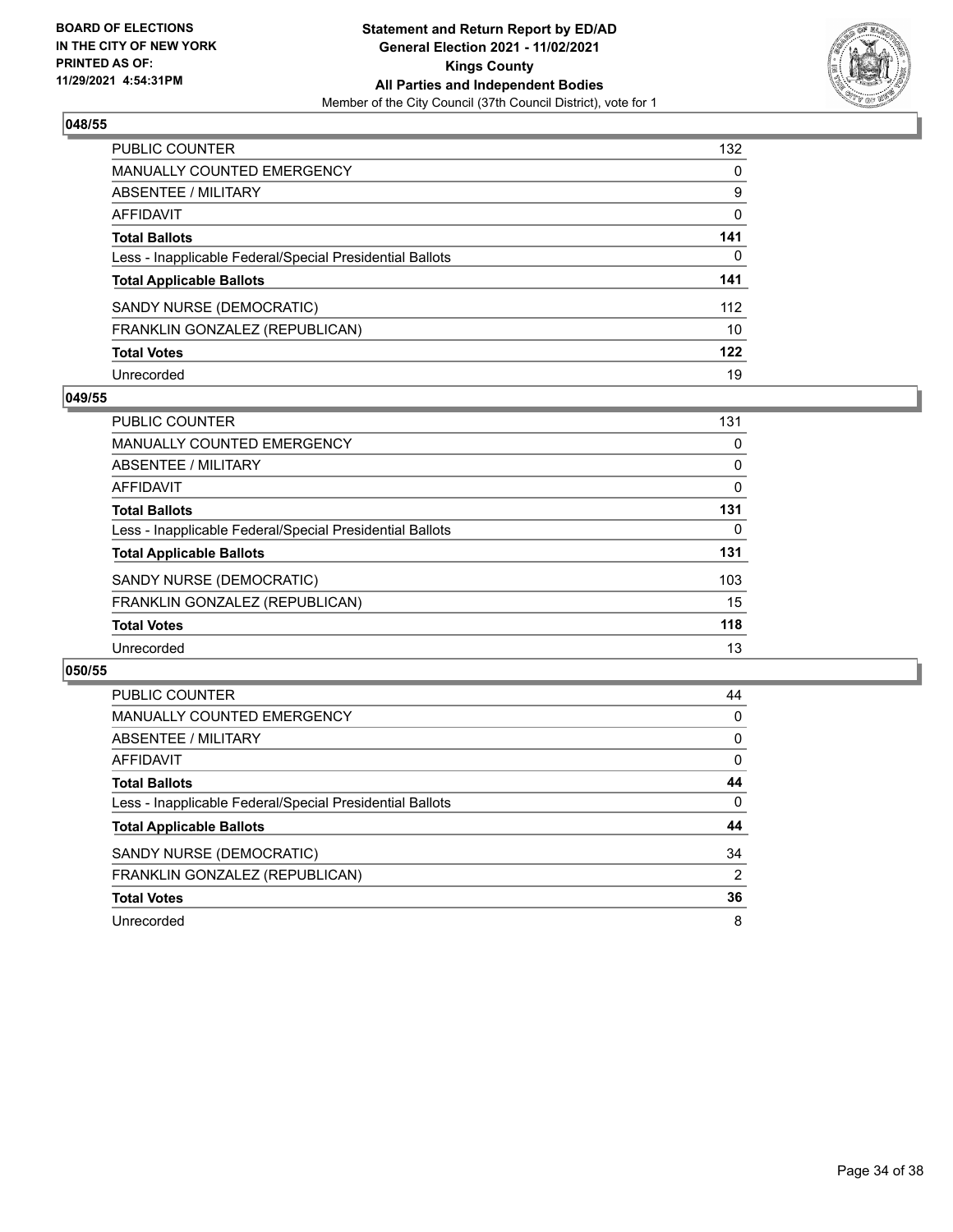

| PUBLIC COUNTER                                           | 12 <sup>2</sup> |
|----------------------------------------------------------|-----------------|
| MANUALLY COUNTED EMERGENCY                               | $\mathbf{0}$    |
| ABSENTEE / MILITARY                                      | $\mathbf{0}$    |
| <b>AFFIDAVIT</b>                                         | $\mathbf{0}$    |
| <b>Total Ballots</b>                                     | $12 \,$         |
| Less - Inapplicable Federal/Special Presidential Ballots | 0               |
| <b>Total Applicable Ballots</b>                          | $12 \,$         |
| SANDY NURSE (DEMOCRATIC)                                 |                 |
| FRANKLIN GONZALEZ (REPUBLICAN)                           |                 |
| <b>Total Votes</b>                                       | 8               |
| Unrecorded                                               | 4               |

## **054/55**

| <b>PUBLIC COUNTER</b>                                    | 17             |
|----------------------------------------------------------|----------------|
| <b>MANUALLY COUNTED EMERGENCY</b>                        | 0              |
| ABSENTEE / MILITARY                                      |                |
| AFFIDAVIT                                                | $\Omega$       |
| <b>Total Ballots</b>                                     | 18             |
| Less - Inapplicable Federal/Special Presidential Ballots | $\Omega$       |
| <b>Total Applicable Ballots</b>                          | 18             |
| SANDY NURSE (DEMOCRATIC)                                 | 15             |
| FRANKLIN GONZALEZ (REPUBLICAN)                           |                |
| <b>Total Votes</b>                                       | 16             |
| Unrecorded                                               | $\overline{2}$ |

| PUBLIC COUNTER                                           | 144      |
|----------------------------------------------------------|----------|
| <b>MANUALLY COUNTED EMERGENCY</b>                        | 0        |
| ABSENTEE / MILITARY                                      | 5        |
| AFFIDAVIT                                                |          |
| <b>Total Ballots</b>                                     | 150      |
| Less - Inapplicable Federal/Special Presidential Ballots | $\Omega$ |
| <b>Total Applicable Ballots</b>                          | 150      |
| SANDY NURSE (DEMOCRATIC)                                 | 114      |
| FRANKLIN GONZALEZ (REPUBLICAN)                           | 13       |
| <b>Total Votes</b>                                       | 127      |
| Unrecorded                                               | 23       |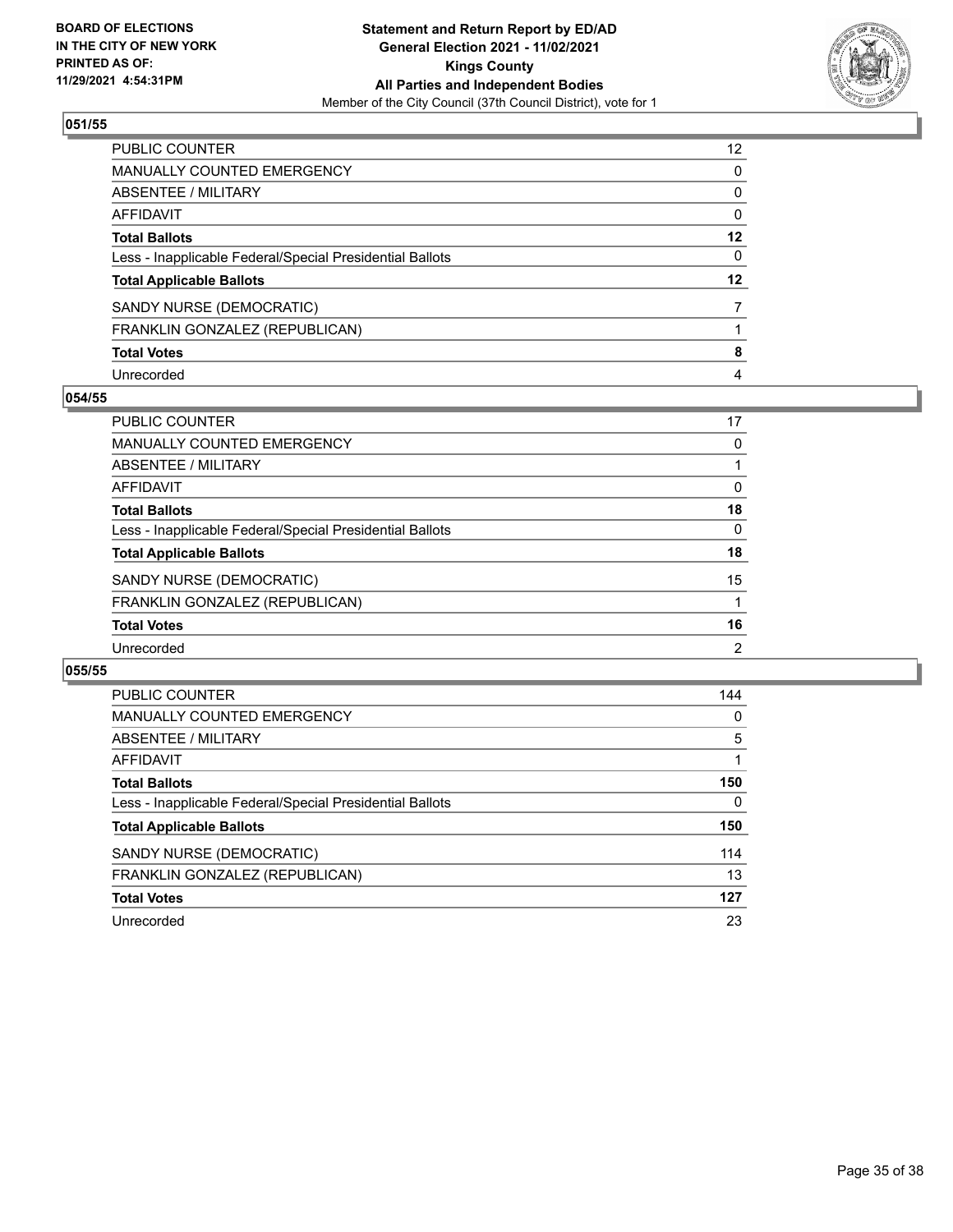

| <b>PUBLIC COUNTER</b>                                    | $\Omega$ |
|----------------------------------------------------------|----------|
| <b>MANUALLY COUNTED EMERGENCY</b>                        | $\Omega$ |
| ABSENTEE / MILITARY                                      | $\Omega$ |
| <b>AFFIDAVIT</b>                                         | $\Omega$ |
| <b>Total Ballots</b>                                     | 0        |
| Less - Inapplicable Federal/Special Presidential Ballots | $\Omega$ |
| <b>Total Applicable Ballots</b>                          | 0        |
| SANDY NURSE (DEMOCRATIC)                                 | $\Omega$ |
| FRANKLIN GONZALEZ (REPUBLICAN)                           | $\Omega$ |
| <b>Total Votes</b>                                       | 0        |
|                                                          |          |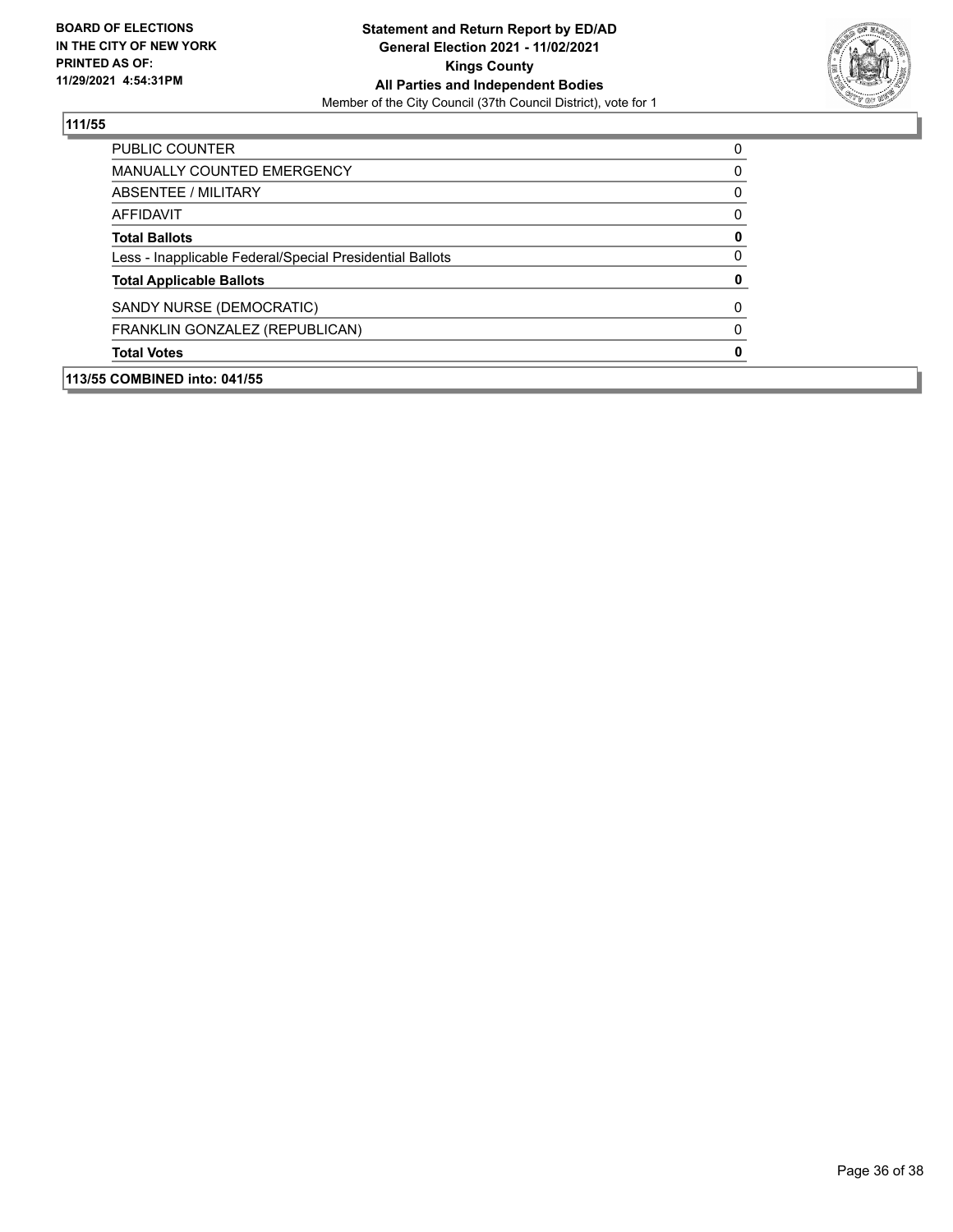

| PUBLIC COUNTER                                           | 9        |
|----------------------------------------------------------|----------|
| MANUALLY COUNTED EMERGENCY                               | 0        |
| ABSENTEE / MILITARY                                      |          |
| AFFIDAVIT                                                | 0        |
| <b>Total Ballots</b>                                     | 10       |
| Less - Inapplicable Federal/Special Presidential Ballots | 0        |
| <b>Total Applicable Ballots</b>                          | 10       |
| SANDY NURSE (DEMOCRATIC)                                 | 10       |
| FRANKLIN GONZALEZ (REPUBLICAN)                           | $\Omega$ |
| <b>Total Votes</b>                                       | 10       |

| <b>PUBLIC COUNTER</b>                                    | 16       |
|----------------------------------------------------------|----------|
| <b>MANUALLY COUNTED EMERGENCY</b>                        | 0        |
| ABSENTEE / MILITARY                                      | 6        |
| AFFIDAVIT                                                | $\Omega$ |
| <b>Total Ballots</b>                                     | 22       |
| Less - Inapplicable Federal/Special Presidential Ballots | $\Omega$ |
| <b>Total Applicable Ballots</b>                          | 22       |
| SANDY NURSE (DEMOCRATIC)                                 | 16       |
| FRANKLIN GONZALEZ (REPUBLICAN)                           |          |
| <b>Total Votes</b>                                       | 17       |
| Unrecorded                                               | 5        |